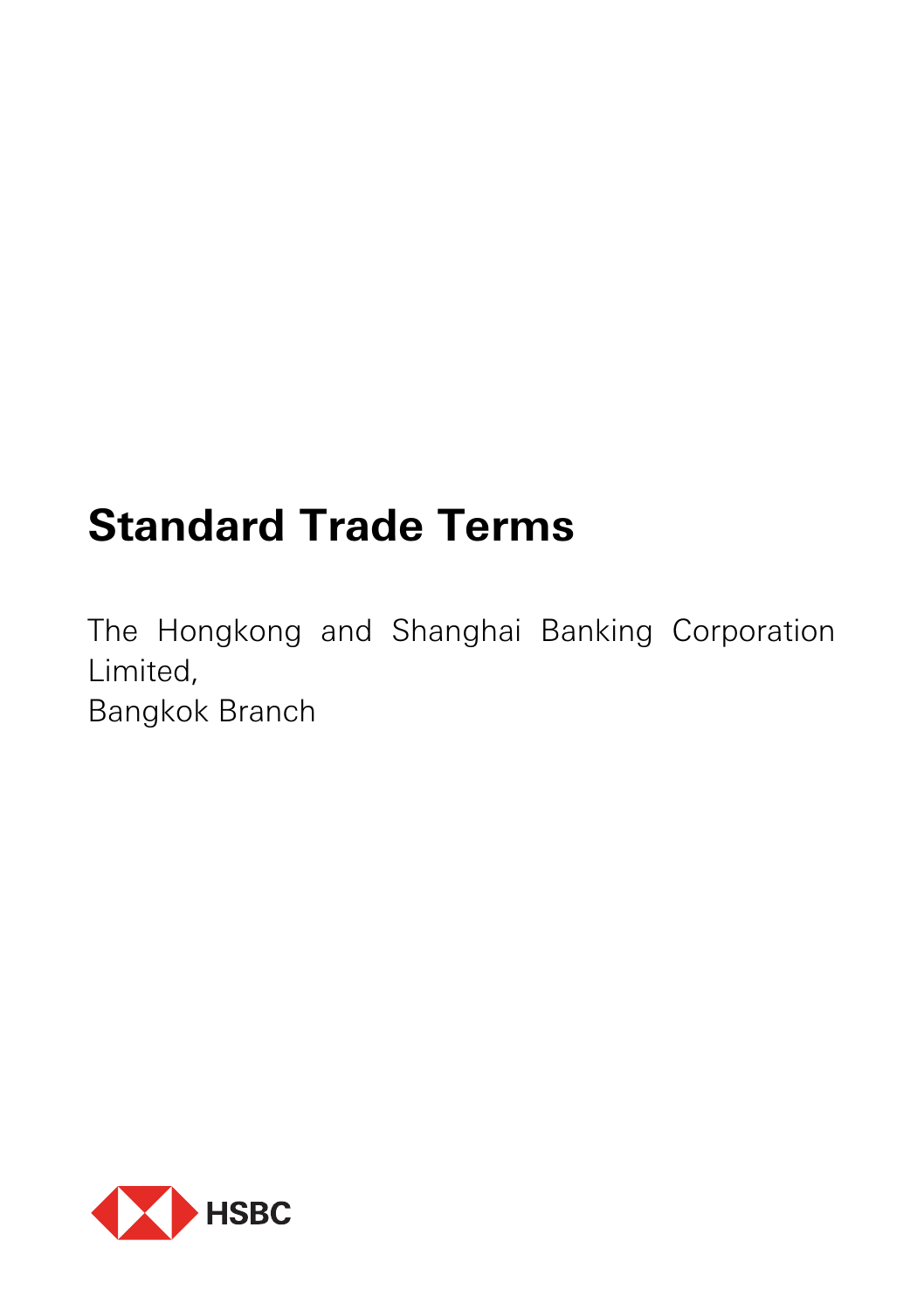# **CONTENTS**

| 1.  | <b>APPLICATION</b>                                           | 3                       |
|-----|--------------------------------------------------------------|-------------------------|
|     | <b>SECTION 1 - TRADE SERVICES</b>                            | $\overline{\mathbf{4}}$ |
| 2.  | <b>ICC RULES</b>                                             | 4                       |
| 3.  | DOCUMENTARY CREDITS                                          | 4                       |
| 4.  | <b>INSTRUMENTS</b>                                           | $\overline{7}$          |
| 5.  | <b>COLLECTIONS</b>                                           | 9                       |
| 6.  | <b>FINANCE</b>                                               | 10                      |
| 7.  | <b>TRADE FINANCE LOANS</b>                                   | 11                      |
| 8.  | APPLICATIONS FOR RELEASE OF GOODS, SHIPPING GUARANTEES       |                         |
|     | AND LETTERS OF INDEMNITY                                     | 13                      |
|     | <b>SECTION 2 - REIMBURSEMENT, INDEMNITY AND OTHER RIGHTS</b> | 13                      |
| 9.  | REIMBURSEMENT AND INDEMNITY                                  | 14                      |
| 10. | <b>CASH COLLATERAL</b>                                       | 14                      |
| 11. | <b>PLEDGE</b>                                                | 15                      |
| 12. | <b>TRUST RECEIPTS</b>                                        | 16                      |
| 13. | SET-OFF                                                      | 17                      |
| 14. | SUPPLEMENTARY RIGHTS                                         | 17                      |
|     | <b>SECTION 3 - FEES AND PAYMENTS</b>                         | 17                      |
| 15. | FEES, COMMISSION, INTEREST AND CHARGES                       | 17                      |
| 16. | PAYMENTS                                                     | 18                      |
|     | SECTION 4 - REPRESENTATIONS, UNDERTAKINGS AND SANCTIONS      | 19                      |
|     | 17. REPRESENTATIONS AND WARRANTIES                           | 19                      |
|     | 18. UNDERTAKINGS                                             | 21                      |
| 19. | COMPLIANCE WITH LAWS AND SANCTIONS                           | 23                      |
|     | <b>SECTION 5 – INSTRUCTIONS AND ELECTRONIC PLATFORMS</b>     | 24                      |
| 20. | INSTRUCTIONS                                                 | 24                      |
| 21. | PLATFORMS                                                    | 26                      |
|     | <b>SECTION 6 - OTHER</b>                                     | 27                      |
| 22. | <b>LIMITATION ON LIABILITY</b>                               | 27                      |
| 23. | DISCLOSURE, CONFIDENTIALITY AND PRIVACY                      | 29                      |
| 24. | <b>MISCELLANEOUS</b>                                         | 30                      |
| 25. | <b>GOVERNING LAW AND JURISDICTION</b>                        | 31                      |
|     | <b>SECTION 7 - DEFINITIONS AND INTERPRETATION</b>            | 32                      |
| 26. | DEFINITIONS AND INTERPRETATION                               | 32                      |
| 27. | <b>COUNTRY CONDITIONS</b>                                    | 38                      |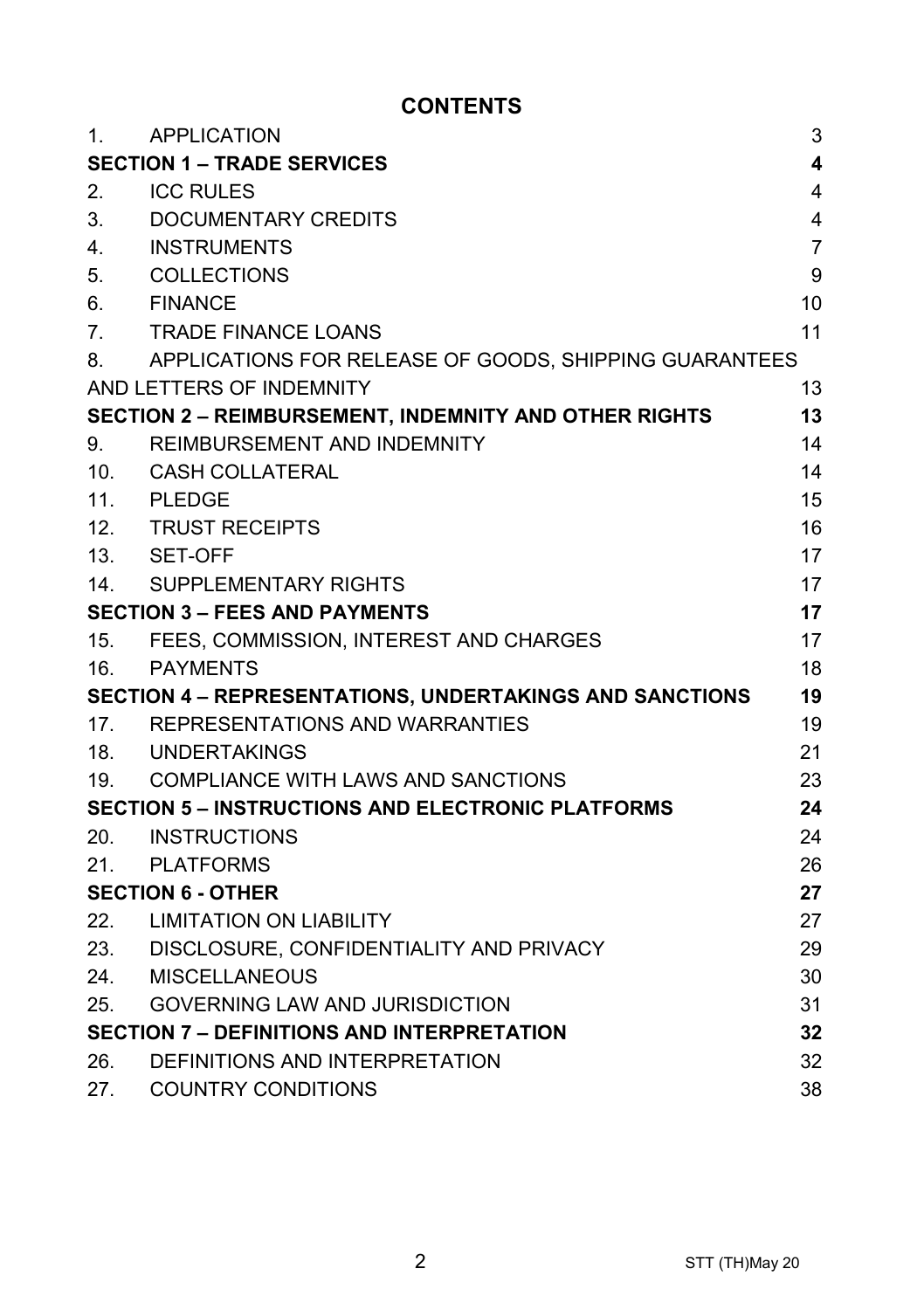# **STANDARD TRADE TERMS (THESE TERMS)**

## **1. APPLICATION**

1.1 These Terms shall apply to any Trade Service which HSBC may agree to make available or procure at the request of the Customer and shall include any relevant Country Conditions.

1.2 These Terms shall, where applicable, be subject to other terms and conditions in relation to services provided by HSBC to the Customer (including any banking service or account operating agreement) from time to time. In relation to any Trade Service, where any conflict arises between these Terms and any other applicable terms and conditions, the terms and conditions shall apply in the following order of priority:

- (a) the Application;
- (b) the Facility Agreement (if any) and/or any applicable Security Agreement;
- (c) the Country Conditions (if any);
- (d) these Terms; and
- (e) such other terms.

1.3 HSBC does not offer any advice to the Customer in relation to any Trade Service. Whilst HSBC may provide information or express opinions from time to time, such information or opinions are not offered as advice. Before applying for, or accepting, any Trade Service, the Customer shall make such enquiries and assessments as the Customer considers appropriate and the Customer should place no reliance on HSBC to give advice or make recommendations. If the Customer is in doubt of any Trade Service, the Customer should seek independent professional advice.

1.4 Each Trade Service is separate and independent from the Trade Transaction to which such Trade Service relates and HSBC is in no way concerned with, subject to, or bound by, the terms of such Trade Transaction, even if a reference is included in any document relating to that Trade Service.

1.5 HSBC may name, instruct or procure any correspondent bank (including any HSBC Group member) to be the issuing, advising, nominated or confirming bank in respect of any Trade Service (and may restrict such correspondent bank to an HSBC Group member or a correspondent bank acceptable to HSBC) and is authorised to issue a counter-guarantee or counter-SBLC in such form and content as determined by HSBC in favour of the correspondent bank. HSBC may pay to, or receive from any correspondent bank, charges, commissions, fees or other payments.

1.6 Nothing in these Terms shall oblige HSBC to enter into or provide any Trade Service at any time.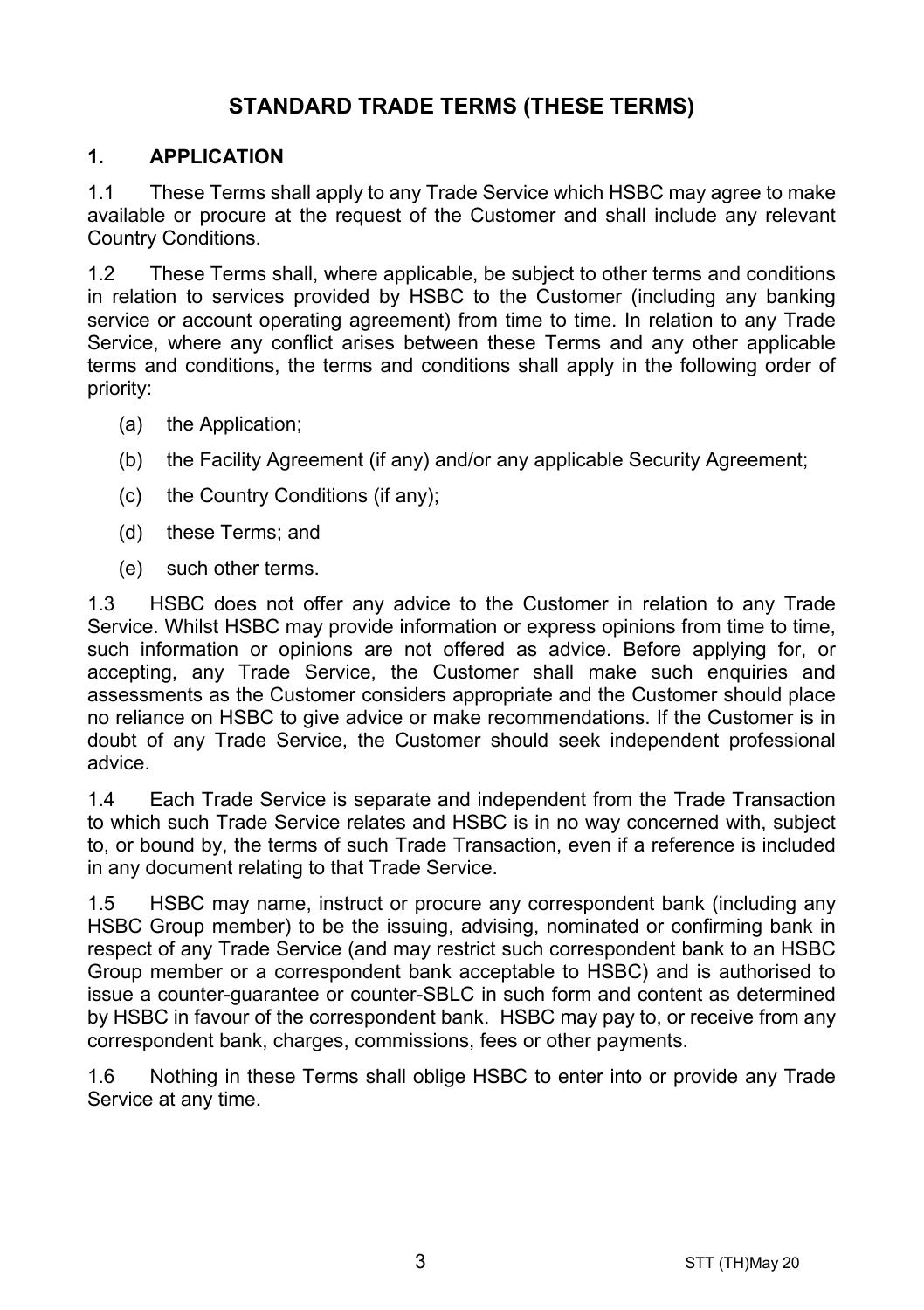# **SECTION 1 – TRADE SERVICES**

## **2. ICC RULES**

2.1 Unless the Customer otherwise requests (and HSBC agrees with such request):

(a) all Documentary Credits issued by HSBC will be issued subject to the Uniform Customs and Practice for Documentary Credits, 2007 Revision, ICC Publication No. 600 (UCP600) and, if required by HSBC, the Uniform Customs and Practice for Documentary Credits (UCP600) Supplement for Electronic Presentation (eUCP);

(b) all SBLCs issued by HSBC will be issued subject to the International Standby Practices 1998, ICC Publication No. 590 (ISP98);

(c) all bonds and guarantees issued by HSBC will be issued subject to the Uniform Rules for Demand Guarantees, ICC Publication No.758 (URDG 758); and

(d) all Collections will be undertaken subject to the Uniform Rules for Collections 1995, ICC Publication No. 522 (URC 522) and, if required by HSBC, the Uniform Rules for Collections (URC 522) Supplement for Electronic Presentation (eURC),

in each case, as may be revised from time to time (together the ICC Rules), and the rights and obligations of the Customer will be subject to the applicable ICC Rules in addition to these Terms.

2.2 If there is any conflict between any ICC Rule and these Terms, these Terms shall prevail.

#### <span id="page-3-0"></span>**3. DOCUMENTARY CREDITS**

- 3.1 The terms in this Claus[e 3](#page-3-0) apply to any Documentary Credits.
- 3.2 The Customer:

(a) undertakes to examine the customer copy of each Documentary Credit issued by HSBC in order to check its consistency with the relevant Application; and

(b) agrees to give immediate notice to HSBC of any objection to its contents.

#### **Imports**

3.3 HSBC is authorised to honour and pay any Claim made under a Documentary Credit which appears on its face to comply with its terms and/or any Documents drawn (or purporting to be drawn) and presented under such Documentary Credit in accordance with its terms, without reference to or further authority from the Customer or any other party, and without enquiring whether any Claim has been properly made, and notwithstanding that the validity of any such Claim, or the amount of it, may be in dispute. The Customer accepts any such Claim as conclusive evidence that HSBC was liable to honour and pay it, and any payment made, or any steps taken by HSBC in good faith under or in connection with it, shall be binding on the Customer.

3.4 The presentation of any Documents under a Documentary Credit shall be deemed to be in compliance with the terms of the Documentary Credit if HSBC determines that they appear to be in order and, taken as a whole, conform with the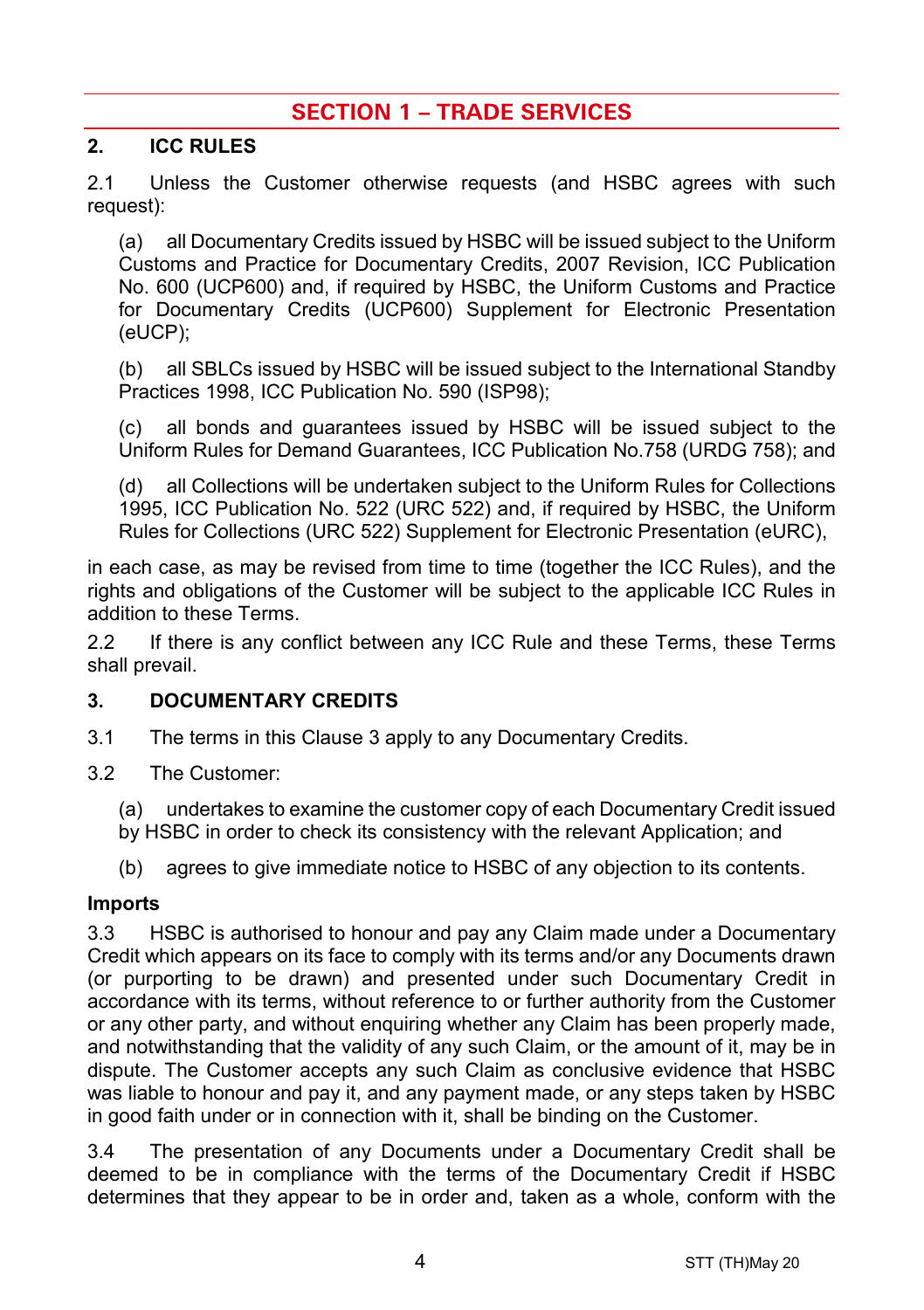requirements of the Documentary Credit. The Customer waives all claims against HSBC for any delay that may result in examining such Documents or any failure to identify any discrepancies that may exist.

3.5 Notwithstanding any contrary instruction from the Customer, HSBC may reject any Claim which HSBC determines does not comply with the terms of the relevant Documentary Credit. HSBC is not obliged to notify the Customer or to seek the Customer's waiver of any discrepancy before refusing the Claim. Where HSBC does seek a waiver in respect of any discrepancy, the taking of such action does not oblige HSBC to seek a waiver of any discrepancy at any other time.

3.6 If HSBC notifies the Customer of a discrepancy with respect to a Claim and the Customer requests HSBC and/or its correspondent bank or its agent to:

(a) effect payment under the Documentary Credit, notwithstanding the discrepancy; or

(b) countersign or issue any quarantee or indemnity covering the discrepancy,

the Customer confirms that its reimbursement obligations and the indemnity set out in Claus[e 9](#page-13-0) (*[REIMBURSEMENT AND INDEMNITY](#page-13-0)*) shall apply to such Claim and/or any such guarantee or indemnity.

3.7 HSBC may at any time amend or insert additional terms and conditions into a Documentary Credit as HSBC may consider appropriate, provided that any such amendment or additional terms and conditions shall not increase the Customer Liabilities in relation to such Documentary Credit. HSBC may, subject to the beneficiary's consent, cancel the whole or any unused balance of a Documentary Credit.

3.8 Notwithstanding any instruction in an Application, HSBC may restrict the availability of any Documentary Credit, or any advising or confirming, to its own offices or to any correspondent bank or agent of its choice and, in such case, HSBC may refuse to honour, or make payment for, any Document drawn or purporting to be drawn on any office, bank or other person other than such office, correspondent bank or agent.

3.9 If HSBC effects payment under a Documentary Credit prior to the maturity date of such Documentary Credit:

(a) (in the case where the Documentary Credit beneficiary bears interest) the Customer shall be liable to pay to HSBC the full amount of the Documentary Credit on the maturity date, even if HSBC only paid a discounted amount under the Documentary Credit; and

(b) (in the case where the Customer is required to bear interest under the Documentary Credit pursuant to any other agreement with HSBC) the Customer shall, on the maturity date of such Documentary Credit or such earlier date as may be demanded by HSBC, pay to HSBC the full amount of the Claim together with interest accruing on such Claim for the period from and including the date of HSBC's payment to and including the maturity date, such interest payable in accordance with Clause [15](#page-16-0) [\(FEES, COMMISSION, INTEREST AND CHARGES\)](#page-16-0).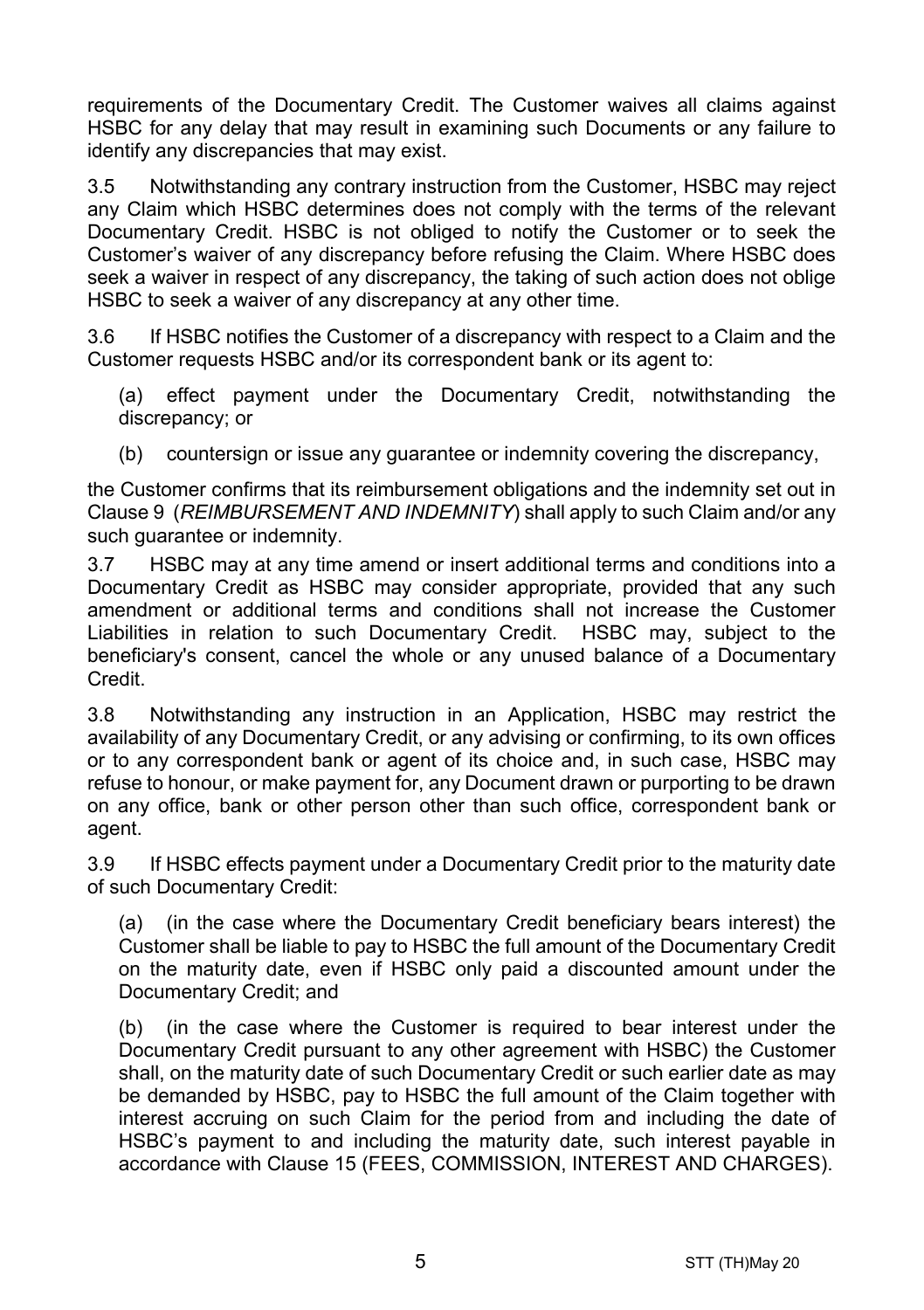3.10 If the terms of a Documentary Credit (whether expressly or impliedly) permits payment to be effected to the beneficiary prior to receipt of the Documents required to be delivered under such Documentary Credit, the Customer shall, on the maturity date of such Documentary Credit or such earlier date as may be demanded by HSBC, pay to HSBC the full amount of the Claim (whether or not the Documents subsequently delivered are compliant with the terms of the Documentary Credit) together with interest accruing on such Claim for the period from and including the date of HSBC's payment to and including the maturity date, such interest payable in accordance with Clause [15](#page-16-0) (*[FEES, COMMISSION, INTEREST AND CHARGES](#page-16-0)*).

3.11 If any Documentary Credit stipulates that certain specific Documents be forwarded by the beneficiary directly to the Customer at or prior to the time the beneficiary makes any Claim, all remaining Documents must be produced to HSBC in respect of any Claim under such Documentary Credit. If the Customer uses the Documents forwarded directly to it to obtain possession of the Goods, HSBC is authorised to accept all Documents presented under such Documentary Credit and pay or accept upon presentation and pay at maturity all Documents drawn in respect of the Goods, notwithstanding any discrepancy or any other matter or thing that might otherwise have relieved or affected the Customer's or HSBC's obligations. The Customer confirms that its reimbursement obligations and the indemnity set out in Clause [9](#page-13-0) (*[REIMBURSEMENT AND INDEMNITY](#page-13-0)*) shall apply to any amount paid by HSBC in respect of such Documentary Credit.

3.12 If any Documentary Credit stipulates that the Goods be insured under insurance policies/certificates containing "Institute Cargo Clauses" or other industry standard clauses, HSBC may accept insurance policies/certificates which contain "American Institute Cargo Clauses" or any other industry standard clauses that HSBC determines appropriate.

3.13 HSBC will not be bound at any time to release any Documents or Goods to the Customer unless the Customer has fully discharged its Customer Liabilities in respect of the Documentary Credit relating to such Documents or Goods.

<span id="page-5-0"></span>3.14 If HSBC issues a Documentary Credit back-to-back (a **Back-to-Back Documentary Credit**) to another Documentary Credit (a **Master Documentary Credit**) the Customer:

(a) acknowledges that its Customer Liabilities in respect of the Back-to-Back Documentary Credit are not dependent or conditional on the performance of the Master Documentary Credit;

(b) unconditionally and irrevocably assigns or transfers absolutely to HSBC all of its payment rights in the Master Documentary Credit;

(c) shall not amend or accept any amendment to the Master Documentary Credit without the consent of HSBC or take any action which might result in HSBC not receiving the full amount under the Master Documentary Credit; and

(d) authorises HSBC to use the Documents presented under the Back-to-Back Documentary Credit to make a Claim under the Master Documentary Credit irrespective of any discrepancies or irregularities in the Documents presented.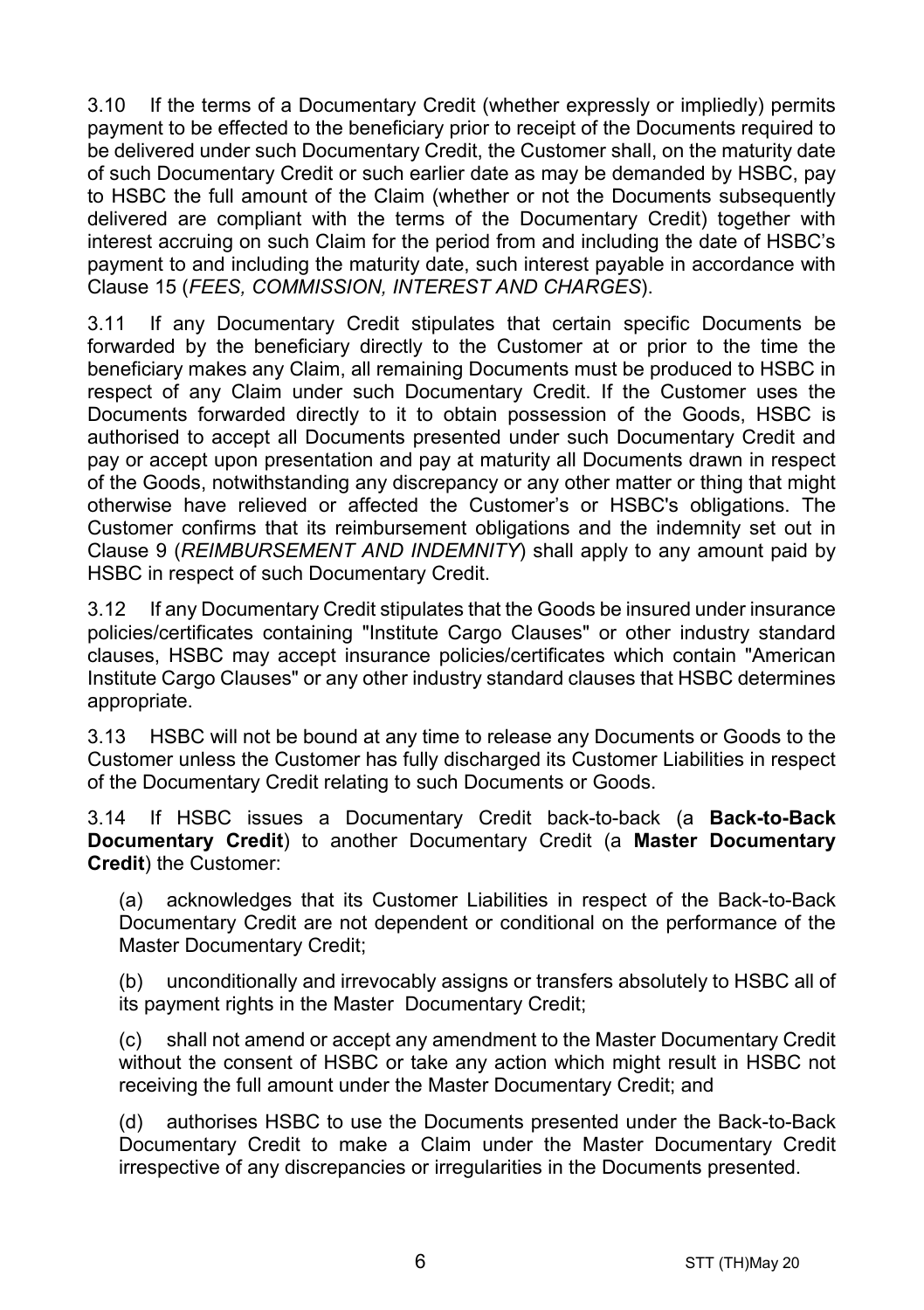3.15 HSBC is not obliged to notify the Customer of any incompatibility between the terms of a Back-to-Back Documentary Credit and the relevant Master Documentary Credit.

## **Exports**

3.16 If HSBC confirms a Documentary Credit or SBLC (whether on a disclosed or undisclosed basis) and payment in full or part is not received by HSBC from the relevant issuing bank, the Customer is only required to reimburse HSBC for amounts not received if the non-payment was due to a Recourse Event. Such reimbursement by the Customer is payable immediately upon HSBC's demand together with any interest payable in accordance with Clause [15](#page-16-0) (*[FEES, COMMISSION, INTEREST](#page-16-0)  [AND CHARGES](#page-16-0)*) and the Customer shall reimburse HSBC for any loss or damage suffered by HSBC as a result of the non-payment.

3.17 HSBC will not be bound by a confirmation (whether on a disclosed or undisclosed basis) and will not be obliged to negotiate a Documentary Credit or SBLC if it is amended without HSBC's consent, the Documents presented do not fully comply with the terms of the Documentary Credit or SBLC, the original Documentary Credit or SBLC is different from the copy of the Documentary Credit or SBLC upon which HSBC based its confirmation, the Customer does not comply with any of its obligations under this Clause [3,](#page-3-0) or if payment in full or part is not received by HSBC (or cannot be accepted by HSBC) from the relevant issuing bank as a result of a Recourse Event.

3.18 If HSBC confirms a Documentary Credit or SBLC on an undisclosed basis, the Customer shall not make a presentation in respect of the Documentary Credit or SBLC to any person other than HSBC and shall promptly provide to HSBC the original Documentary Credit or SBLC, any operative documents and any amendments issued by the relevant issuing bank.

3.19 If HSBC confirms a Documentary Credit or SBLC (whether on a disclosed or undisclosed basis), the Customer:

(a) unconditionally and irrevocably assigns or transfers absolutely to HSBC all of its payment rights in such Documentary Credit or SBLC; and

(b) shall not take any action which might result in HSBC not receiving the full amount under the Documentary Credit or SBLC.

## <span id="page-6-0"></span>**4. INSTRUMENTS**

4.1 The terms in this Clause [4](#page-6-0) apply to any SBLC, demand guarantee (including an avalisation, co-acceptance or acceptance of a Document), bond, counter-guarantee, counter-SBLC, or similar independent payment obligation (including any extension, renewal or amendment of the same)(each an **Instrument**) issued, confirmed or provided by HSBC.

4.2 The Customer:

(a) undertakes to examine the customer copy of each Instrument issued or entered into by HSBC in order to check its consistency with the relevant Application; and

(b) agrees to give immediate notice to HSBC of any objection to its contents.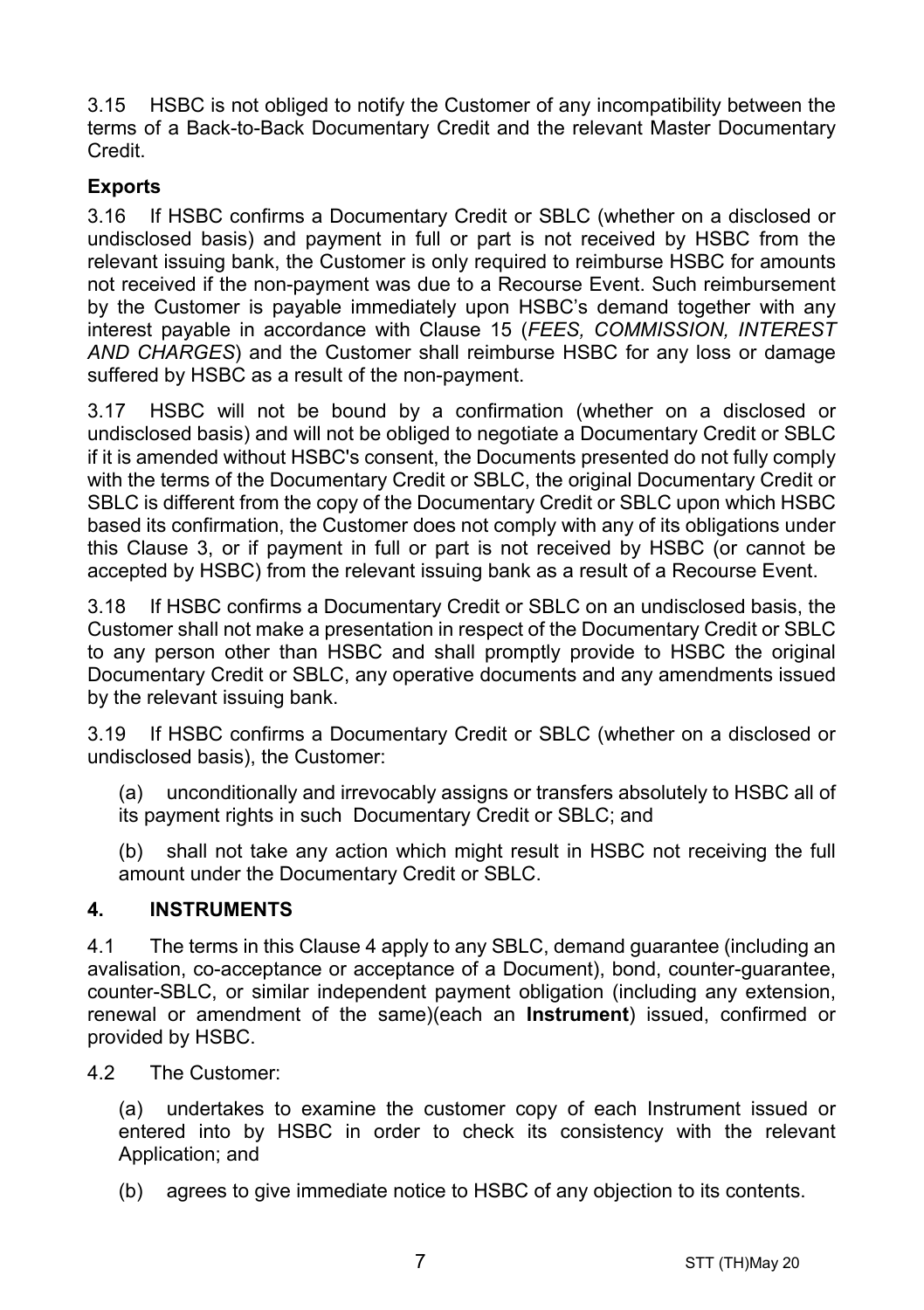4.3 HSBC is authorised to accept, pay or honour any Claim made under any Instrument which appears on its face to comply with its terms, without reference to or further authority from the Customer or any other party, and without enquiring whether any such Claim on HSBC has been properly made, notwithstanding that the validity of any such Claim, or the amount of it, may be in dispute. The Customer accepts any such Claim as conclusive evidence that HSBC was liable to pay or comply with it, and any payment made, or any steps taken by HSBC in good faith under or in connection with it, shall be binding upon the Customer.

4.4 The presentation of any documents under an Instrument shall be deemed to be in compliance with the terms of the Instrument if HSBC determines that they appear on their face to be in order and, taken as a whole, conform with the requirements of the Instrument. The Customer waives all claims against HSBC for any delay that may result in examining such documents or any failure to identify any discrepancies that may exist.

4.5 Notwithstanding any contrary instruction from the Customer, HSBC is entitled to reject any Claim which HSBC determines does not comply with the terms of the relevant Instrument. HSBC is not obliged to notify the Customer or to seek the Customer's waiver of any discrepancy before refusing the Claim. Where HSBC does seek a waiver in respect of any discrepancy, the taking of such action does not oblige HSBC to seek a waiver of discrepancy at any other time.

4.6 If HSBC notifies the Customer of a discrepancy with respect to a Claim and the Customer requests HSBC and/or its correspondent bank or its agent to:

- (a) effect payment under the Instrument, notwithstanding the discrepancy; or
- (b) countersign or issue any guarantee or indemnity covering the discrepancy,

the Customer confirms that its reimbursement obligations and the indemnity set out in Clause [9](#page-13-0) (*[REIMBURSEMENT AND INDEMNITY](#page-13-0)*) shall apply to such Claim and/or any such quarantee or indemnity.

4.7 HSBC may at any time amend or insert additional terms and conditions into an Instrument as HSBC may consider appropriate, provided that any such amendment or additional terms and conditions shall not increase the Customer Liabilities in relation to such Instrument. HSBC may, subject to the beneficiary's consent, cancel the whole or any unused balance of an Instrument.

4.8 Notwithstanding any instruction in an Application, HSBC may restrict the availability of any SBLC, or any advising or confirming, to its own offices or to any correspondent bank or agent of its choice and, in such case, HSBC may refuse to honour, or make payment for, any Document drawn or purporting to be drawn on any office, bank or other person other than such office, correspondent bank or agent.

4.9 If the terms of an SBLC (whether expressly or impliedly) permits payment to be effected to the beneficiary prior to receipt of the documents required to be delivered under such SBLC, the Customer shall, on the maturity date of such SBLC or such earlier date as may be demanded by HSBC, pay to HSBC the full amount of the Claim (whether or not the documents subsequently delivered are compliant with the terms of the SBLC) together with interest accruing on such Claim for the period from and including the date of HSBC's payment to and including the maturity date, such interest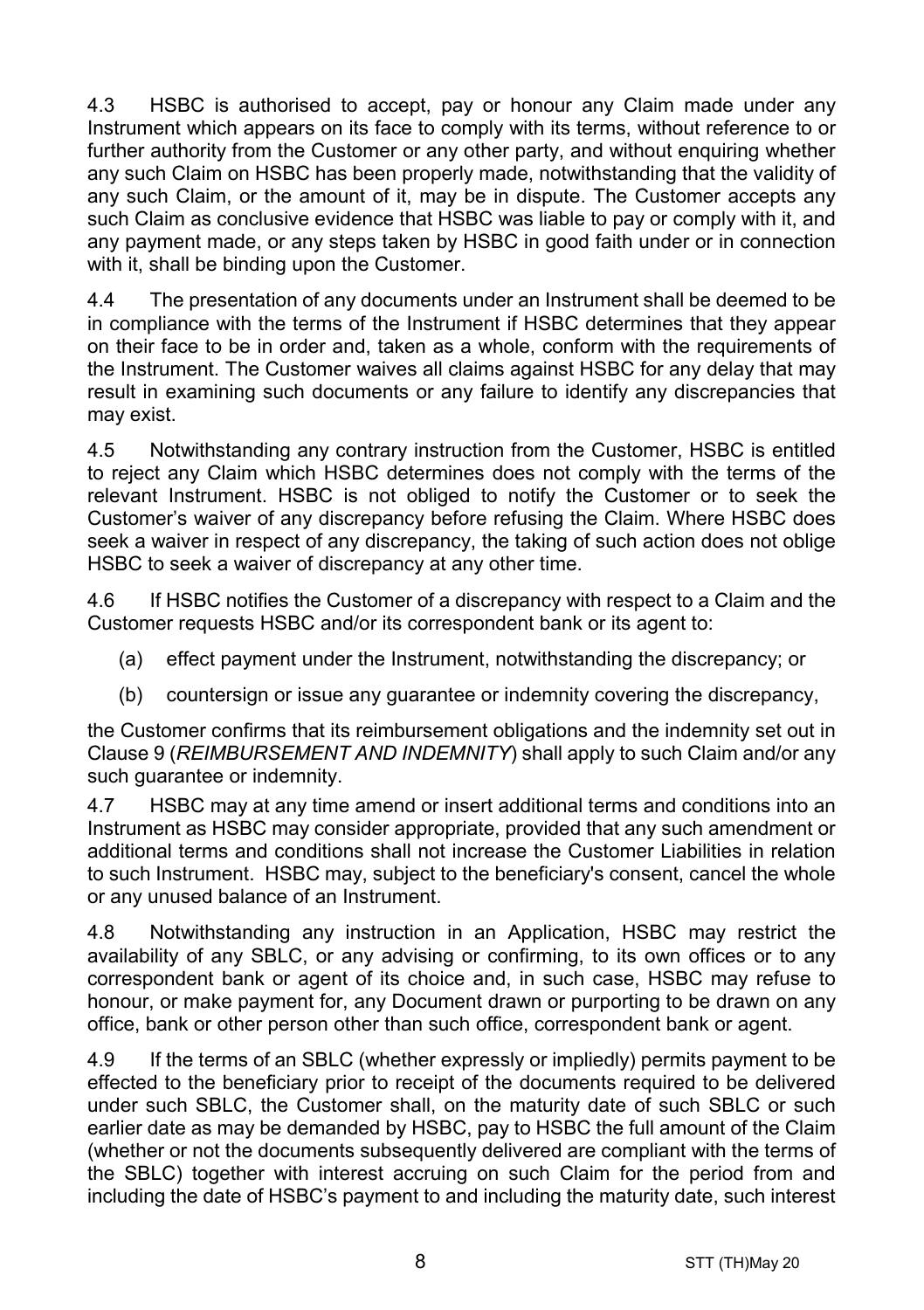payable in accordance with Clause [15](#page-16-0) (*[FEES, COMMISSION, INTEREST AND](#page-16-0)  [CHARGES](#page-16-0)*).

4.10 Notwithstanding the foregoing, if the Customer has requested HSBC to issue or arrange for the issuance of an Instrument by a correspondent bank for which a counter-guarantee or counter-SBLC must be issued by HSBC, HSBC may include such terms in the counter-guarantee or counter-SBLC that HSBC considers are required to support the issuance of such Instrument. Without limitation, the validity period and Claim period (if applicable) of the counter-guarantee or counter-SBLC shall be longer than the validity period and Claim period (if applicable) of the Instrument and other terms may be added to reflect the laws under which the Instrument is governed.

4.11 If any Instrument contemplates renewal or extension and the Customer does not advise HSBC at least 5 Business Days prior to the time required for HSBC to provide notice of cancellation as required by the Instrument, HSBC may renew or extend for an additional year or such other term as HSBC may so select. HSBC shall however be under no obligation to issue, extend or renew any Instrument and may at any time:

(a) cancel or revoke any Instrument without prior notice to or authorisation from the Customer if such Instrument or the beneficiary of such Instrument permits cancellation or revocation; or

(b) pay any Instrument without prior notice to or authorisation from the Customer if the Instrument or any relevant law permits or requires payment to be made if such Instrument is cancelled, withdrawn, not extended or not renewed.

4.12 Any cancellation, payment or revocation by HSBC of any Instrument at any time shall be without prejudice to the rights and obligations of HSBC and the Customer under these Terms.

4.13 Unless an Instrument expressly provides that the original Instrument must be presented to HSBC to support a Claim, HSBC may pay and/or comply with any Claim, whether or not the original of the Instrument is presented to HSBC.

4.14 Notwithstanding that the Customer may claim that an Instrument has been reduced, cancelled or terminated, HSBC may determine that, due to the governing law of the Instrument, it is has not been reduced, cancelled or terminated, or HSBC may determine that it is necessary to obtain or require the relevant beneficiary's confirmation of the reduction, release or discharge of HSBC's and/or any correspondent bank's liabilities under such Instrument. Subject to such determination, or until such confirmation is received by HSBC, such Instrument shall not be treated or deemed as reduced, cancelled or terminated.

# <span id="page-8-0"></span>**5. COLLECTIONS**

5.1 The terms in this Claus[e 5](#page-8-0) apply to any Collection transaction.

5.2 If HSBC is requested by the Customer to handle a Collection as the remitting bank, HSBC shall be under no obligation to make any payment to the Customer in respect of the Collection until HSBC has received full payment from the collecting or presenting bank.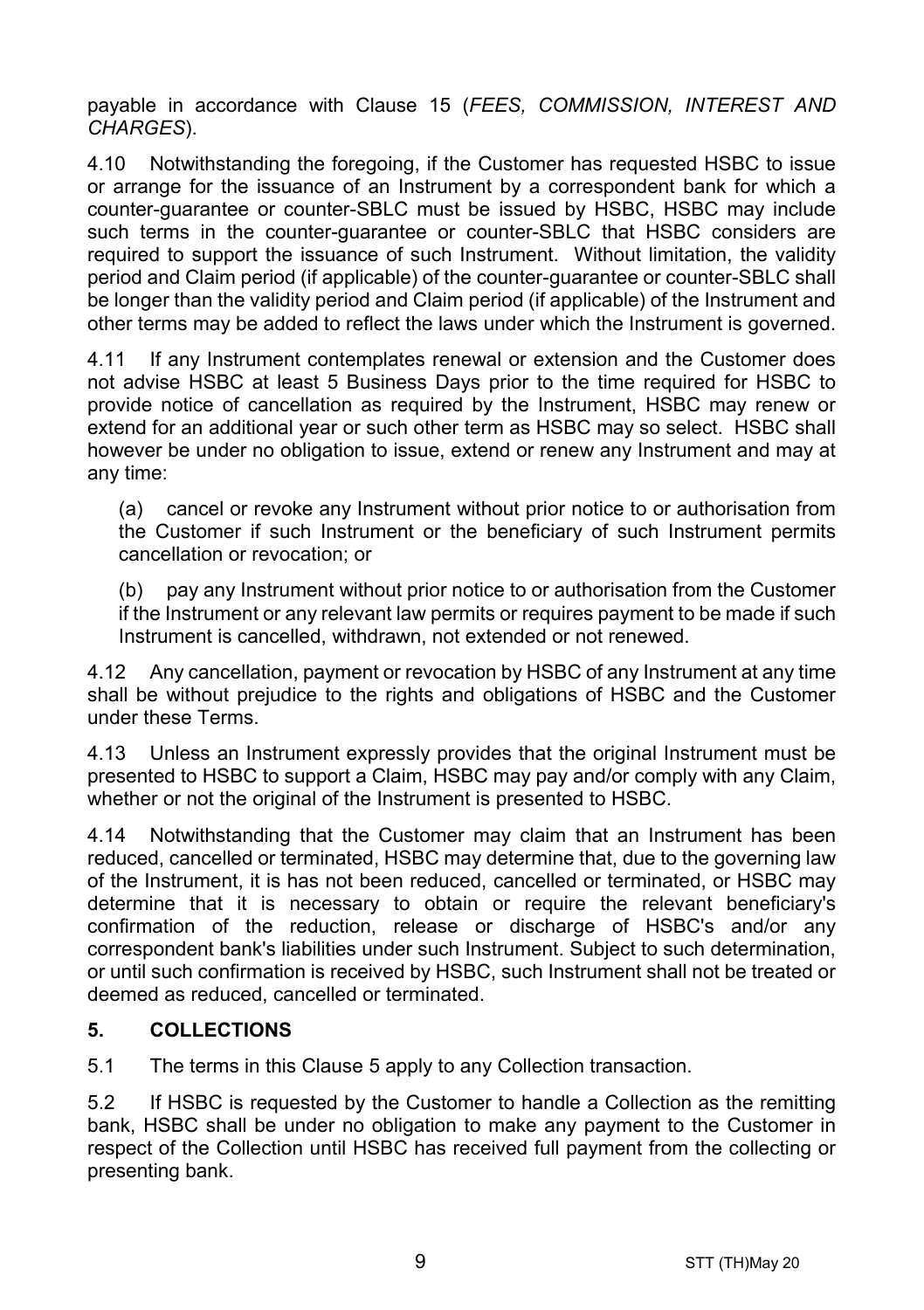5.3 HSBC is not obliged to check the Documents before sending them to the collecting or presenting bank.

5.4 HSBC is not obliged to check the Documents that it receives from a remitting bank.

#### <span id="page-9-0"></span>**6. FINANCE**

6.1 The terms in this Clause [6](#page-9-0) apply where HSBC Finances any Document or Documentary Credit.

6.2 Upon HSBC Financing a Document or Documentary Credit, the Customer unconditionally and irrevocably:

(a) transfers ownership of the Document or Documentary Credit to HSBC and undertakes to endorse the relevant Document in favour of HSBC (if not already endorsed in favour of HSBC as a condition to such Finance) and deliver the original endorsed Document to HSBC;

(b) assigns or transfers absolutely to HSBC all of its rights to receive the proceeds of such Documentary Credit or Document; and

(c) assigns or transfers absolutely to HSBC all of its rights, title and interest in the associated underlying receivable (and related rights and proceeds) (if any) arising from the underlying Trade Transaction,

and where the amount of the Finance was calculated by applying an advance rate to the face value of the Document or Documentary Credit, upon receipt by HSBC of any proceeds of that Document or Documentary Credit in excess of the amount of the Finance, HSBC shall pay those proceeds to the Customer (after deducting any outstanding Customer Liabilities).

6.3 If HSBC has Financed a Document or Documentary Credit and payment in full or part is not received by HSBC for any reason (or cannot, for any reason whatsoever, be accepted by HSBC) from the relevant issuing bank, confirming bank, collecting bank, presenting bank, drawee or obligor (as applicable), then unless otherwise agreed in writing by HSBC:

- (a) such Trade Service is provided with full recourse against the Customer; and
- (b) the Customer is required to reimburse HSBC for amounts not received.

Such reimbursement is payable immediately upon HSBC's demand together with any interest payable in accordance with Clause [15](#page-16-0) (*[FEES, COMMISSION, INTEREST](#page-16-0)  [AND CHARGES](#page-16-0)*) and the Customer shall reimburse HSBC for any loss or damage suffered by HSBC as a result of the non-payment.

6.4 If HSBC has agreed to Finance a Document or Documentary Credit on a nonrecourse basis and payment in full or part is not received by HSBC (or cannot be accepted by HSBC) from the relevant issuing bank, confirming bank, collecting bank, presenting bank, drawee or obligor (as applicable), the Customer is only required to reimburse HSBC for amounts not received if the non-payment was due to a Recourse Event. Such reimbursement is payable immediately upon HSBC's demand together with any interest payable in accordance with Clause [15](#page-16-0) (*[FEES, COMMISSION,](#page-16-0)*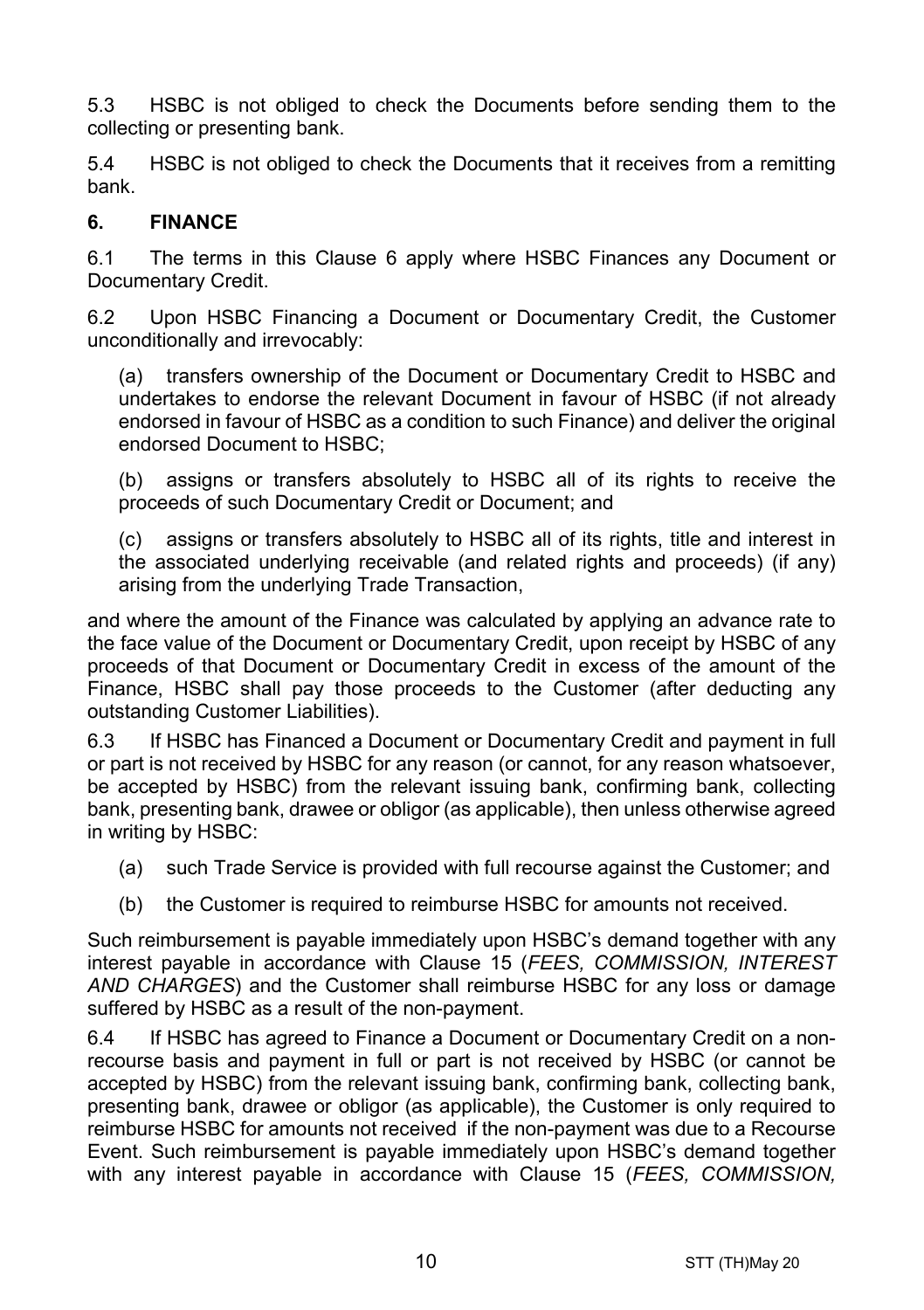*[INTEREST AND CHARGES](#page-16-0)*) and the Customer shall reimburse HSBC for any loss or damage suffered by HSBC as a result of the non-payment.

6.5 Where HSBC has Financed a Document or Documentary Credit, HSBC may at its discretion:

(a) take conditional acceptances and/or acceptances for honour and/or to extend the due date for payment in relation to any such Document or Documentary Credit;

(b) accept payment from any drawee or acceptor before maturity under rebate or discount;

(c) accept part payment before maturity and deliver a proportionate part of the Goods to any drawee or acceptor of such Document or Documentary Credit or the consignee of the related Goods;

(d) at the request of any drawee, delay presentation of such Document or Documentary Credit for payment or acceptance without affecting the liability of the Customer to HSBC in respect of such Document or Documentary Credit;

(e) give an indemnity against any loss arising from any discrepancies in order to obtain acceptance or payment of a Document and the Customer confirms that its reimbursement obligations and the indemnity set out in Clause [9](#page-13-0) (*[REIMBURSEMENT AND INDEMNITY](#page-13-0)*) shall apply to any such indemnity; and

(f) institute proceedings and take steps for the recovery from the acceptors or endorsers of any such Document or Documentary Credit of any amount due in respect of such Document or Documentary Credit, despite HSBC having debited the bank account of the Customer with the amount of such Document or Documentary Credit.

## <span id="page-10-0"></span>**7. TRADE FINANCE LOANS**

7.1 The terms in this Clause [7](#page-10-0) apply to any Trade Finance Loans which HSBC may provide to the Customer from time to time.

7.2 Subject to the terms of any applicable Facility Agreement which may apply, any Trade Finance Loan which HSBC provides to the Customer shall be on an uncommitted basis and HSBC may terminate or cancel such Trade Finance Loan at any time without providing reasons to the Customer.

7.3 Interest shall accrue on the Trade Finance Loan and shall be payable in accordance with Clause [15](#page-16-0) (*[FEES, COMMISSION, INTEREST AND CHARGES](#page-16-0)*).

7.4 The Customer shall repay each Trade Finance Loan together with accrued interest and any outstanding fees, commissions, charges and expenses incurred by HSBC on demand unless HSBC agrees otherwise in writing. In any event the Customer shall repay a Trade Finance Loan no later than:

(a) its maturity date;

(b) if it is for financing goods or services, the date on which the Customer receives the proceeds of sale of those goods or services (in full or part); and/or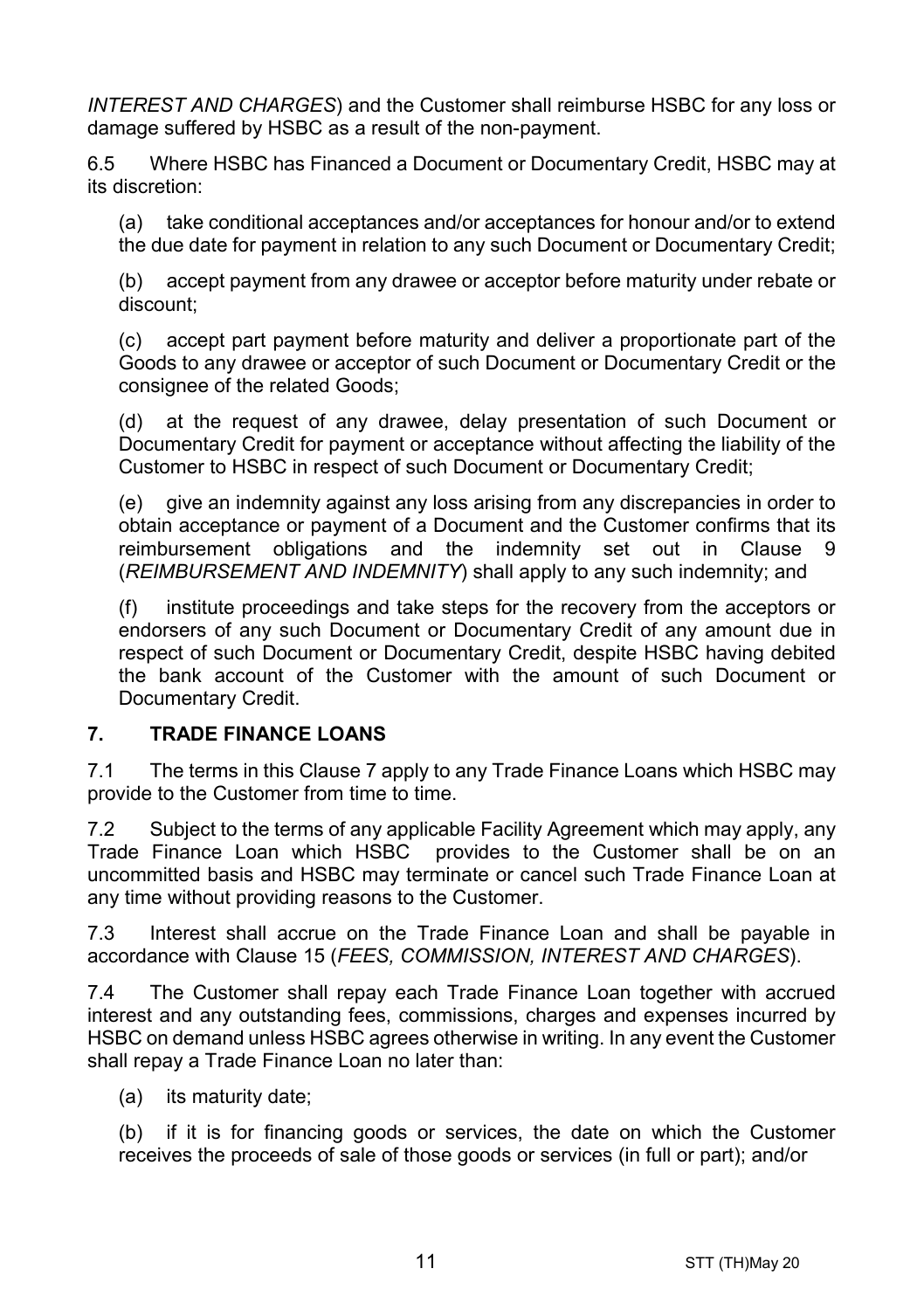(c) if it is for the financing of a debt owed to the Customer, the date on which the Customer receives payment of the debt (in full or part),

and, upon the request of HSBC, the Customer will arrange for all monies payable to the Customer under or in connection with the relevant Trade Transaction to be paid directly to a bank account as specified by HSBC to be used towards the repayment of that Trade Finance Loan and any other outstanding Customer Liabilities.

7.5 If a Trade Finance Loan is due for repayment on a day when the Customer is entitled to make a drawing under another Trade Finance Loan, HSBC may require:

(a) the amount of the Trade Finance Loan that is to be repaid to be deducted from the amount of the drawing to be made; and

(b) only the difference in amounts (if any) to be paid to the Customer.

7.6 Where the Customer requests a Trade Finance Loan and it is to be backed by a Documentary Credit or a confirmed purchase order, pro-forma invoice or such other supporting document specified in the Application, the Customer shall, at or before the time when the Customer submits the Application for that Trade Finance Loan, lodge with HSBC the original Documentary Credit (including all amendments (if any)) or a copy of the confirmed purchase order, pro-forma invoice or other such supporting document referred to in the Application (as applicable), in each case in the format required by HSBC (the **Supporting Document**).

7.7 Where HSBC provides to the Customer a Trade Finance Loan backed by a Supporting Document, the Customer shall:

(a) only use the proceeds of that Trade Finance Loan for the purpose of purchasing, producing, processing, manufacturing, storing, insuring and/or preparing for the sale or shipment of the Goods referred to in the Supporting Document;

(b) not accept any amendment to or cancellation of the Supporting Document without HSBC's prior written consent;

(c) promptly notify HSBC if the value of the relevant Goods or the proceeds due under the Supporting Document at any time falls below the amount of the Trade Finance Loan;

(d) promptly notify HSBC if the relevant Goods are not shipped in accordance with the terms of the Supporting Document;

(e) where the Supporting Document is a Documentary Credit, present all Documents to HSBC in strict compliance with the terms and conditions of the Documentary Credit before the expiry of the time limit(s) prescribed in the Documentary Credit; and

(f) where the Supporting Document is not a Documentary Credit, promptly following shipment of the relevant Goods, provide HSBC with the invoice and other documents evidencing that the relevant Goods have been supplied to the relevant buyer in accordance with the terms and conditions of the relevant sales contract.

7.8 Where HSBC provides to the Customer a Trade Finance Loan backed by a Documentary Credit and HSBC presents the required Documents to the issuing bank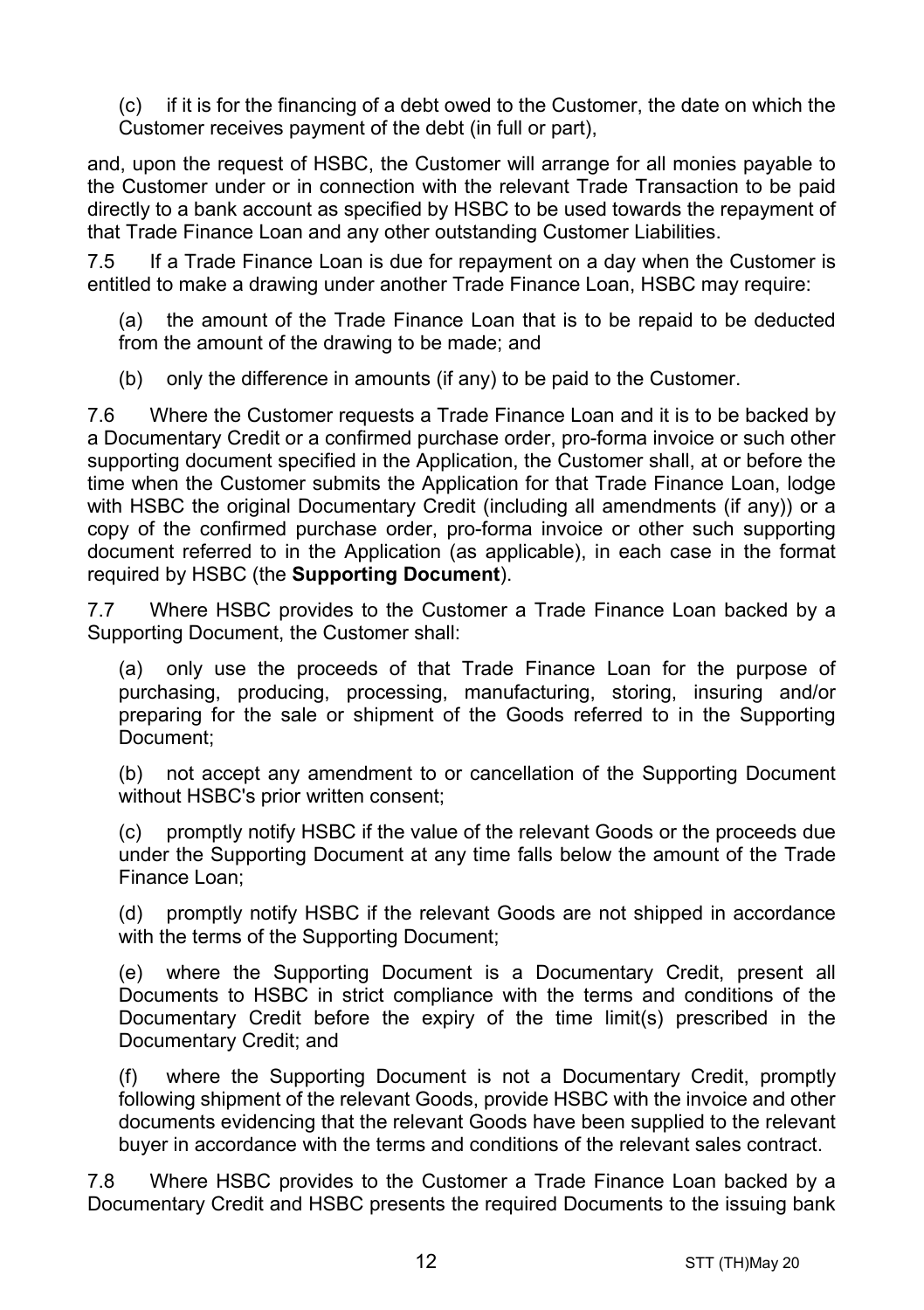for payment or approval and/or HSBC Finances that Documentary Credit or any Document presented under that Documentary Credit, HSBC is authorised to apply the proceeds of the Documentary Credit or the amount of the Finance towards the repayment of that Trade Finance Loan and any other outstanding Customer Liabilities (including accrued interest).

#### <span id="page-12-0"></span>**8. APPLICATIONS FOR RELEASE OF GOODS, SHIPPING GUARANTEES AND LETTERS OF INDEMNITY**

8.1 The terms in this Clause [8](#page-12-0) apply to any Application for the release of Goods, shipping quarantee or letter of indemnity.

8.2 If the Customer requests HSBC to sign or countersign any letter of indemnity or shipping guarantee or (as the case may be) sign, endorse or release any air waybill, bill of lading, parcel post receipt or delivery order (collectively, the **Transport Documents**) to facilitate the release of Goods:

(a) HSBC is authorised (but not obliged):

(i) to honour any Claim (including the acceptance of any Document presented) made under any Documentary Credit, Collection or Document relating to any released Goods and to pay the invoiced amount of the Goods or the value of the Goods (whichever is higher) without examining any of the presented Documents and whether or not aware of any discrepancies; and

(ii) to utilise any Transport Documents in HSBC's possession for the redemption of any letter of indemnity or shipping guarantee; and

(b) the Customer shall promptly accept any Document presented for the payment of the relevant Goods (whether discrepant or not) and shall indemnify HSBC and each other Indemnified Party in accordance with Clause [9.2](#page-13-1) (*[REIMBURSEMENT](#page-13-0)  [AND INDEMNITY](#page-13-0)*).

8.3 Goods and/or Documents are released to the Customer for the purpose of taking delivery of and selling the Goods.

8.4 HSBC may compromise, settle, pay or resist any Claim arising from or in connection with the issuance of any letter of indemnity or shipping guarantee or HSBC signing, endorsing or releasing any Transport Document in such manner as HSBC determines appropriate, without releasing the Customer's obligation and liability to reimburse and indemnify HSBC hereunder.

8.5 The Customer shall redeem and deliver each letter of indemnity or shipping guarantee (if any) to HSBC for cancellation immediately upon receipt of the relevant original Transport Documents.

8.6 The Customer agrees that its Customer Liabilities in respect of a letter of indemnity or shipping guarantee shall continue and shall not be reduced until such letter of indemnity or shipping guarantee has been returned to HSBC and HSBC has been released from all its liabilities under such letter of indemnity or shipping guarantee.

**SECTION 2 – REIMBURSEMENT, INDEMNITY AND OTHER RIGHTS**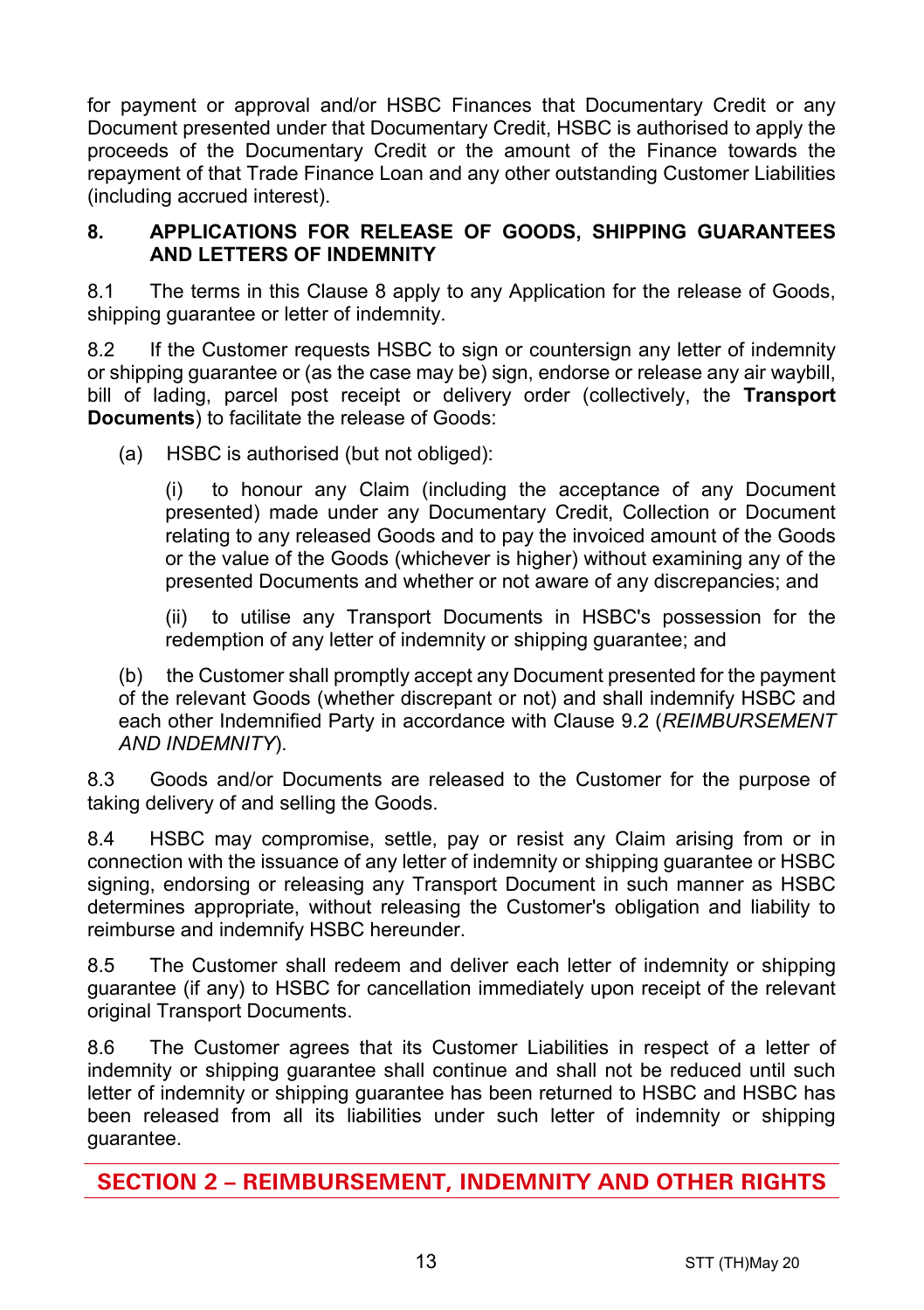# <span id="page-13-0"></span>**9. REIMBURSEMENT AND INDEMNITY**

9.1 The Customer shall upon demand reimburse or pay to HSBC all sums paid (in whatever manner) or due to be paid by HSBC to any person in respect of any Trade Service and shall upon demand pay to HSBC all sums owing at any time by the Customer to HSBC including any principal, interest, commissions, fees, Increased Costs, taxes, customs duties and charges in respect of such Trade Services and any costs and expenses incurred by HSBC in connection with providing such Trade Services.

<span id="page-13-1"></span>9.2 The Customer shall indemnify HSBC, each HSBC Group member, and their officers, employees and delegates (each, an **Indemnified Party**) on demand against all direct, indirect and consequential liabilities and losses, payments, damages, demands, claims, expenses and costs (including legal fees and fees, claims, demands and liabilities from a beneficiary or any other person on a full indemnity basis), proceedings, actions and other consequences (collectively, the **Losses**) which any Indemnified Party may suffer, sustain or incur under or in connection with any Trade Service and the enforcement of its rights under these Terms (except where any such Loss is caused by the Indemnified Party's fraud, gross negligence or wilful misconduct). The Customer shall on demand pay to the Indemnified Party the full amount of the Losses.

9.3 The Customer shall, upon request by any Indemnified Party, forthwith appear and defend at the Customer's own cost and expense any action which may be brought against such Indemnified Party in connection with any Trade Service and to provide such assistance as such Indemnified Party may reasonably require.

9.4 HSBC may, at any time and without notice, debit from any bank account which the Customer holds with any HSBC Group member, or deduct from any proceeds held or received by HSBC which are due to the Customer, any Customer Liabilities outstanding at that time (even if such debit or deduction would cause the relevant bank account to become overdrawn).

9.5 The indemnities contained in these Terms shall not be in any way discharged or diminished, nor shall the liability of the Customer be affected by reason of HSBC or any person from time to time, varying, realising or releasing any of the same, or granting any time, indulgence or concession or compounding with any person, or concurring in accepting or varying any compromise, arrangement or settlement, or omitting to claim or enforce payment, or determining, varying, reducing or extending the terms of any Trade Service, or by anything done or omitted which, but for this provision, might operate to discharge or otherwise exonerate the Customer.

# <span id="page-13-2"></span>**10. CASH COLLATERAL**

10.1 The Customer shall upon demand pay to such bank account as HSBC may direct cash cover in an amount sufficient to cover the Customer Liabilities or such lesser amount if agreed by HSBC (such amount paid, being **Cash Collateral**).

10.2 If required by HSBC, the Customer will grant to HSBC, in form and substance satisfactory to HSBC, a security interest which is customary in the Governing Jurisdiction in respect of the bank account and such Cash Collateral, and the Customer shall undertake any filing, registration, recording or enrolment of such security interest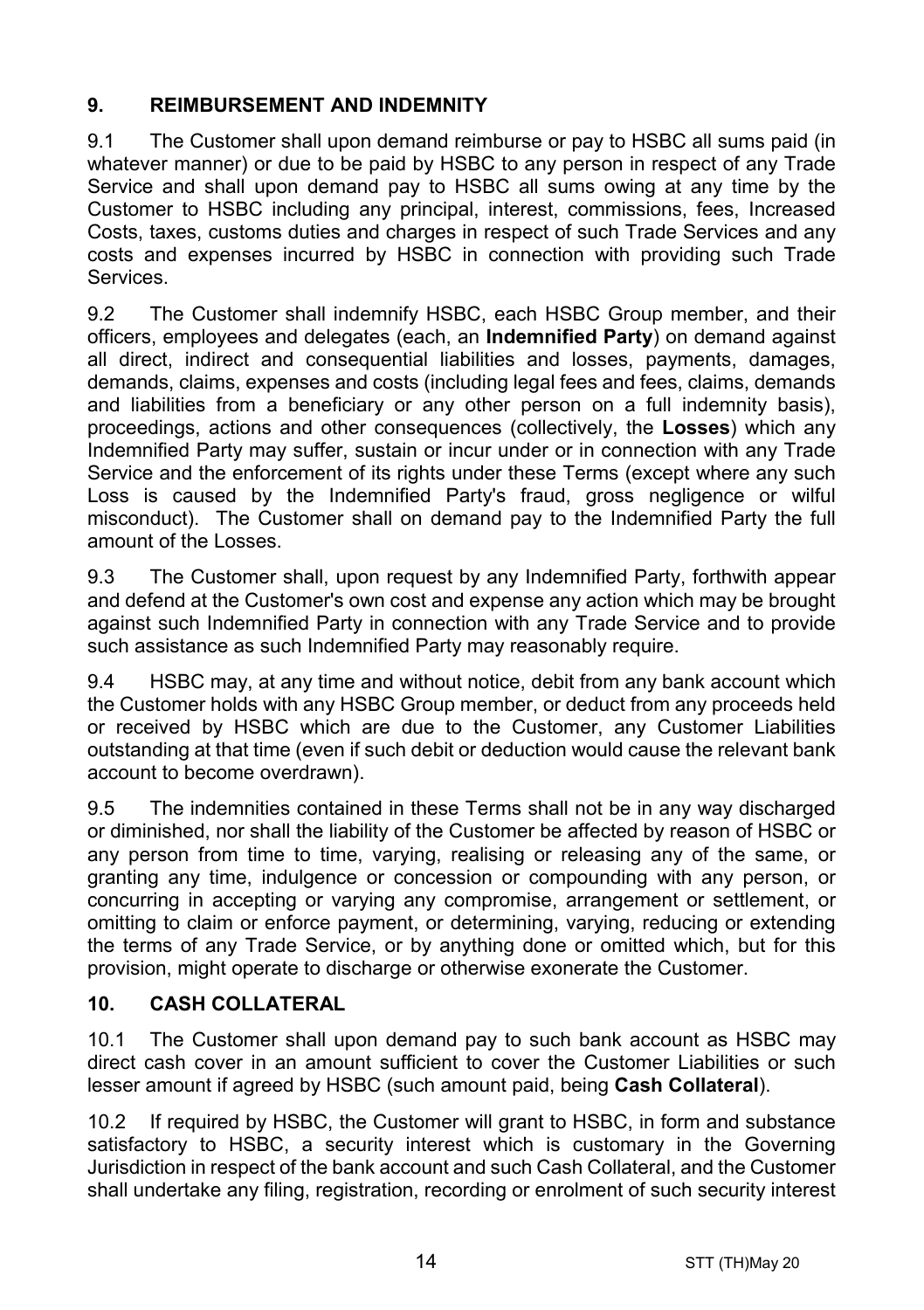for it to be perfected and enforceable against the Customer and shall pay any related fees.

10.3 HSBC may, at any time without notice or demand, apply (whether by way of set-off, transfer or otherwise) any or all Cash Collateral towards the payment of any Claim, the repayment of any Trade Finance Loan and/or the satisfaction of any or all other Customer Liabilities.

10.4 Unless HSBC otherwise agrees:

(a) Cash Collateral shall not constitute a debt owed by HSBC to the Customer or any other person and shall not be repayable or refundable (in whole or in part) by HSBC to the Customer or any other person, in each case, until and unless HSBC is satisfied that all the Customer Liabilities have been unconditionally and irrevocably paid and discharged in full; and

(b) no interest shall accrue on Cash Collateral.

10.5 The Customer shall not create or permit to subsist any mortgage, charge, pledge, lien or other security interest or encumbrance over the Cash Collateral, or any bank account in which such Cash Collateral is held (except for any security in favour of HSBC) or assign, transfer or otherwise deal with the same.

## <span id="page-14-0"></span>**11. PLEDGE**

11.1 The Customer will pay to HSBC on demand all Customer Liabilities.

11.2 The Customer hereby, to the extent permissible, pledges to HSBC as a continuing security for the Customer Liabilities all Documents and Goods which are at any time in actual or constructive possession or control of HSBC or held on trust for, or to the order of, HSBC whether for custody, collection, security, the making of a Claim or any other reason and whether or not in the ordinary course of banking business and whether in the Governing Jurisdiction or elsewhere.

11.3 To the extent required by HSBC, the Customer shall do all acts (including entering into such further documents) to create, evidence and give the full effect of a pledge over the Documents and Goods as security for the Customer Liabilities.

11.4 If, in the Governing Jurisdiction a pledge (or its equivalent) is required to be registered, filed or otherwise publicly recorded for it to be enforceable, upon request of HSBC the Customer shall take all reasonable action to so register, file and/or record such pledge (including making payment of any related fees).

11.5 Any restriction on the right of consolidating securities shall not apply to the pledge under this Clause [11.](#page-14-0)

11.6 The risk in any Documents and Goods pledged shall remain with the Customer and neither HSBC nor any other HSBC Group member shall be responsible for any loss or damage or depreciation in value of any Documents or Goods held by HSBC as security.

11.7 If:

(a) the Customer fails to pay any Customer Liabilities when due or demanded;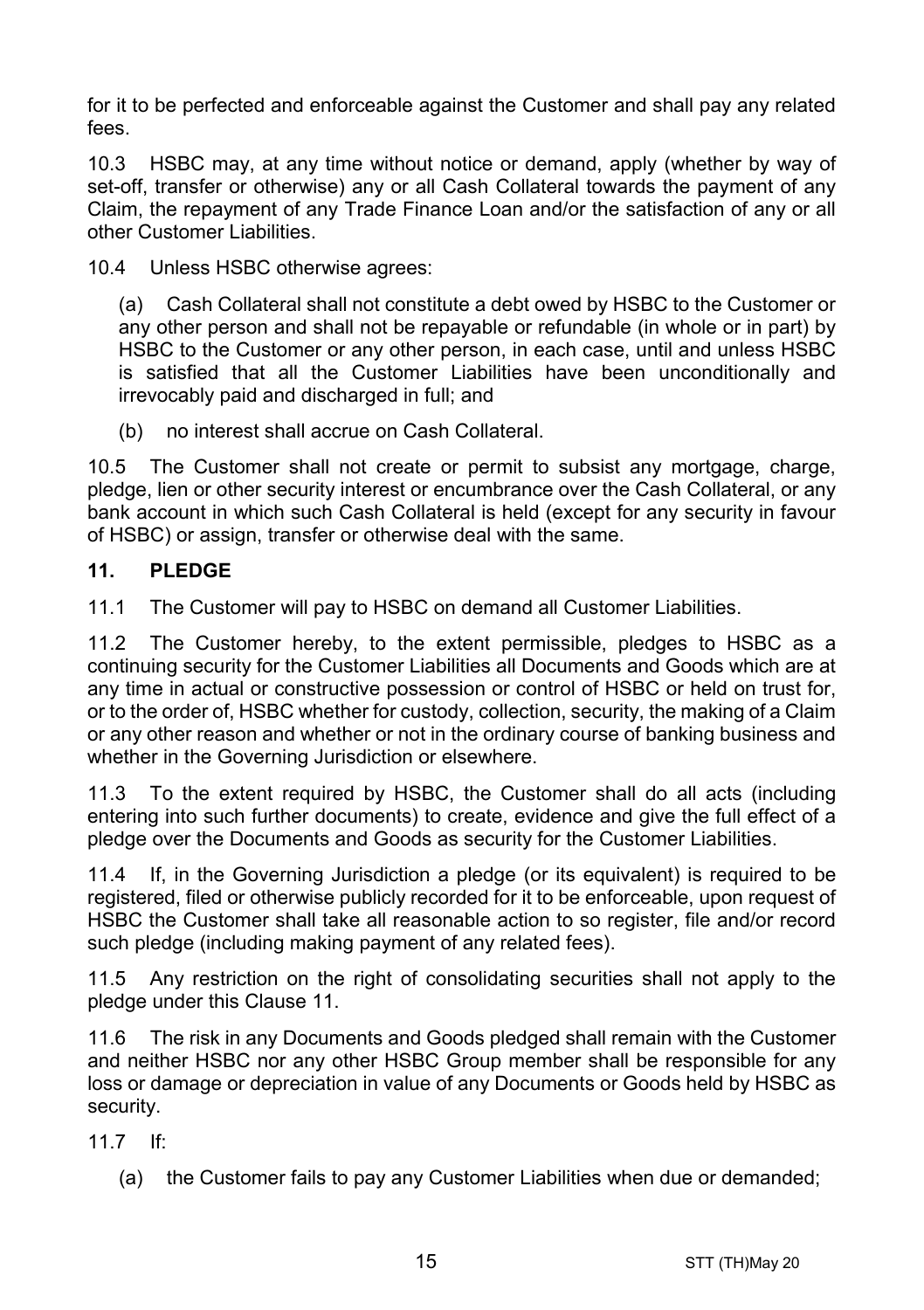(b) the Customer does not comply with any other provision of these Terms;

(c) any representation made by the Customer under these Terms is or proves to have been incorrect when made or deemed to have been made;

(d) the Customer is unable or admits inability to pay its debts as they fall due or the Customer is or is deemed to be insolvent or bankrupt under the laws of its jurisdiction of establishment and/or incorporation (as applicable); or

(e) the Customer enters into or becomes subject to a reorganisation, a composition or other arrangement with one or more creditors, a winding-up, or any other form of bankruptcy or insolvency process or proceeding,

HSBC may enforce its pledge and may, without demand, notice, legal process or any other action with respect to the Customer or any other person, realise, sell, negotiate or otherwise dispose of all or some of the Documents and the Goods at any time and in any way which it deems expedient free from any restrictions and claims and HSBC shall not be liable for any loss arising out of such realisation, sale, negotiation or disposal.

11.8 All monies received, recovered or otherwise realised by HSBC following the enforcement of the pledge may be credited to a separate interest-bearing suspense account for so long as HSBC determines in order to preserve HSBC's rights towards discharge of the whole of the Customer Liabilities.

## **12. TRUST RECEIPTS**

12.1 Whilst any Customer Liabilities remain outstanding in respect of any Trade Service provided in relation to any Documents or Goods, if any such Documents or Goods are held by or released to the Customer or to its order, the Customer:

(a) will hold such Documents and Goods (and the proceeds of sale and/or any insurance) on trust for HSBC (or, if a trust is not recognised and enforceable, hold to the order of HSBC) exclusively for the purpose agreed between HSBC and the Customer from time to time in respect of the Trade Service being provided;

(b) will keep such sale and/or insurance proceeds, and store such Goods, separate from any other property of the Customer and capable of being identified;

(c) confirms that such Documents and Goods will continue to be subject to the pledge in Clause [11](#page-14-0) (*[PLEDGE](#page-14-0)*) but at the risk of the Customer;

(d) will, at the request of HSBC, execute and deliver to HSBC trust receipts in form and substance satisfactory to HSBC together with any other documentation HSBC may require;

(e) will comply promptly and fully with any instructions or request which HSBC may give to the Customer in relation to such Documents and Goods;

(f) will, upon receipt, promptly pay to HSBC the proceeds of sale and/or insurance of the Goods; and

(g) acknowledges that HSBC may at any time take possession and dispose of the Goods, Documents and/or sale and/or insurance proceeds of the Goods.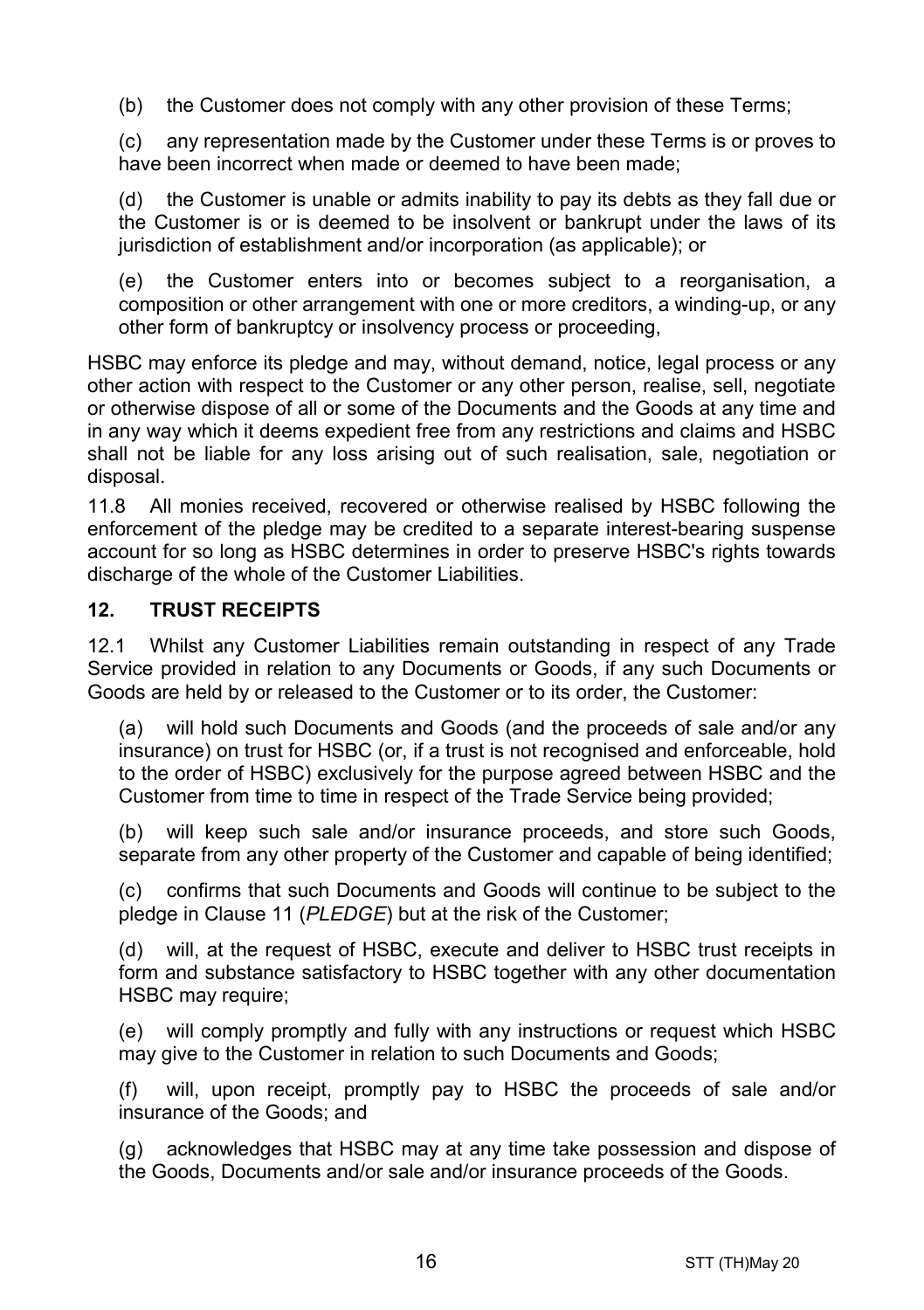# **13. SET-OFF**

13.1 HSBC may, at any time and without notice, combine or consolidate all the bank accounts of the Customer held with HSBC and/or set-off any Customer Liabilities against any obligation owed by HSBC to the Customer (including in respect of any Cash Collateral, or proceeds received or held by HSBC), regardless of the place of payment, booking branch or currency of either obligation.

13.2 To effect any set-off HSBC may convert to a currency any amount which is in a different currency at the relevant Exchange Rate.

13.3 If any Customer Liabilities are unliquidated or unascertained, HSBC may apply or set off an amount estimated by it in good faith to be the amount of that liability.

## **14. SUPPLEMENTARY RIGHTS**

14.1 HSBC's rights under these Terms are to be in addition to and are not to be in any way prejudiced or affected by any one or more other indemnities, guarantees, securities or other obligations which HSBC may now or subsequently hold whether from the Customer or any other person.

14.2 HSBC may enforce its rights under these Terms or in respect of any other indemnities, guarantees, securities or other obligations which HSBC may now or subsequently hold whether from the Customer or any other person in any order it chooses and the Customer waives any rights it may have which provide otherwise.

# **SECTION 3 – FEES AND PAYMENTS**

# <span id="page-16-0"></span>**15. FEES, COMMISSION, INTEREST AND CHARGES**

15.1 Unless otherwise agreed in writing with the Customer:

(a) fees and other charges (other than interest and commission) shall be payable by the Customer to HSBC in respect of each Trade Service at the rates, in the amounts, and at the times agreed in the relevant Application, Facility Agreement or Tariff Book or as otherwise in accordance with HSBC's standard practices;

(b) interest shall be payable by the Customer to HSBC upon demand in respect of any Trade Finance Loan or Finance, shall accrue on the amount of such Trade Finance Loan or Finance for the period from the date HSBC provides such Trade Finance Loan or Finance to the date such Trade Finance Loan or Finance is repaid or settled in full, and shall be calculated by reference to the rates agreed in the relevant Application, Facility Agreement or Tariff Book or as otherwise in accordance with HSBC's standard practices;

(c) interest shall be payable by the Customer to HSBC upon demand in respect of any Claim paid by HSBC, shall accrue on the amount of the Claim for the period from the date HSBC pays such Claim to the date the Customer Liabilities resulting from such Claim are reimbursed in full, and shall be calculated by reference to the rates agreed in the relevant Application, Facility Agreement or Tariff Book or as otherwise in accordance with HSBC's standard practices; and

(d) commission shall be payable by the Customer to HSBC upon demand in respect of any Documentary Credit or Instrument and shall be calculated by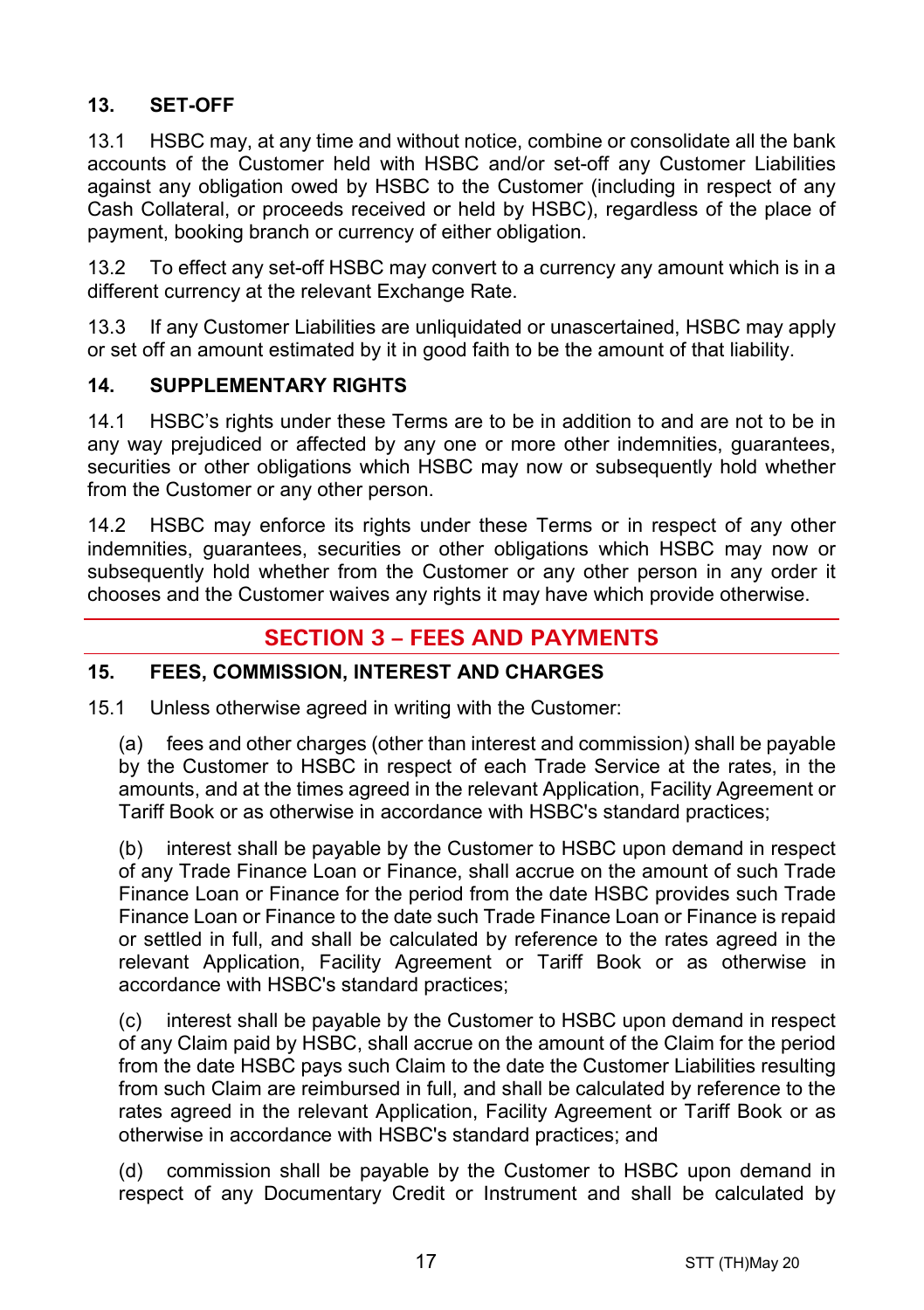reference to the face value of such Documentary Credit or Instrument and the rates agreed in the relevant Application, Facility Agreement or Tariff Book or as otherwise in accordance with HSBC's standard practices.

15.2 Any fee, interest or commission accruing in respect of a Trade Service will accrue from day to day and is calculated on the basis of the actual number of days elapsed and a year of 365 days or, in any case where the market practice in the relevant Governing Jurisdiction differs, in accordance with that market practice.

15.3 Any fee, commission, interest or charge payable by the Customer to HSBC is non-refundable.

15.4 If the Customer fails to pay any amount payable by it under these Terms on its due date, default interest shall accrue on the overdue amount from the due date up to the date of actual payment (both before and after judgment) at the rate agreed in the relevant Application, Facility Agreement or Tariff Book or as otherwise in accordance with HSBC's standard practices.

## **16. PAYMENTS**

16.1 Payments by the Customer shall be made to HSBC in immediately available, freely transferable, cleared funds and as specified by HSBC, without any set-off, counterclaim, withholding or conditions of any kind unless compelled by law.

16.2 All amounts paid or payable to HSBC in respect of any Trade Service are expressed on a Tax-exclusive basis. The Customer must pay any relevant Tax (as necessary) on any amount that the Customer is required to pay HSBC.

16.3 If any deduction or withholding is required by law (including on account of any Tax), the Customer must:

(a) increase the sum payable so that, after making the minimum deduction or withholding required, HSBC will receive and be entitled to retain a net sum at least equal to the sum that HSBC would have received had that deduction or withholding not been made; and

(b) within 30 days of such payment, forward to HSBC the confirmation in writing from the relevant tax authority evidencing receipt by the relevant tax authority of that deduction or withholding.

16.4 Unless HSBC agrees otherwise, each payment by the Customer to HSBC shall be made in the currency of the relevant Customer Liability for which that payment is being made and the Customer waives any right it may have in any jurisdiction to pay such payment in another currency. If HSBC receives a payment from the Customer or any other person in a currency which is not the currency in which that payment was due or if any Cash Collateral needs to be converted into another currency so that HSBC may apply it to satisfy any outstanding Customer Liabilities in another currency, HSBC shall undertake that conversion using the relevant Exchange Rate (or, if applicable, pursuant to the terms of any hedging agreement that the Customer and HSBC may have entered into for these purposes). Where HSBC undertakes any currency conversion permitted by these Terms, the Customer shall indemnify HSBC for any cost, loss or liability incurred by HSBC in undertaking the conversion.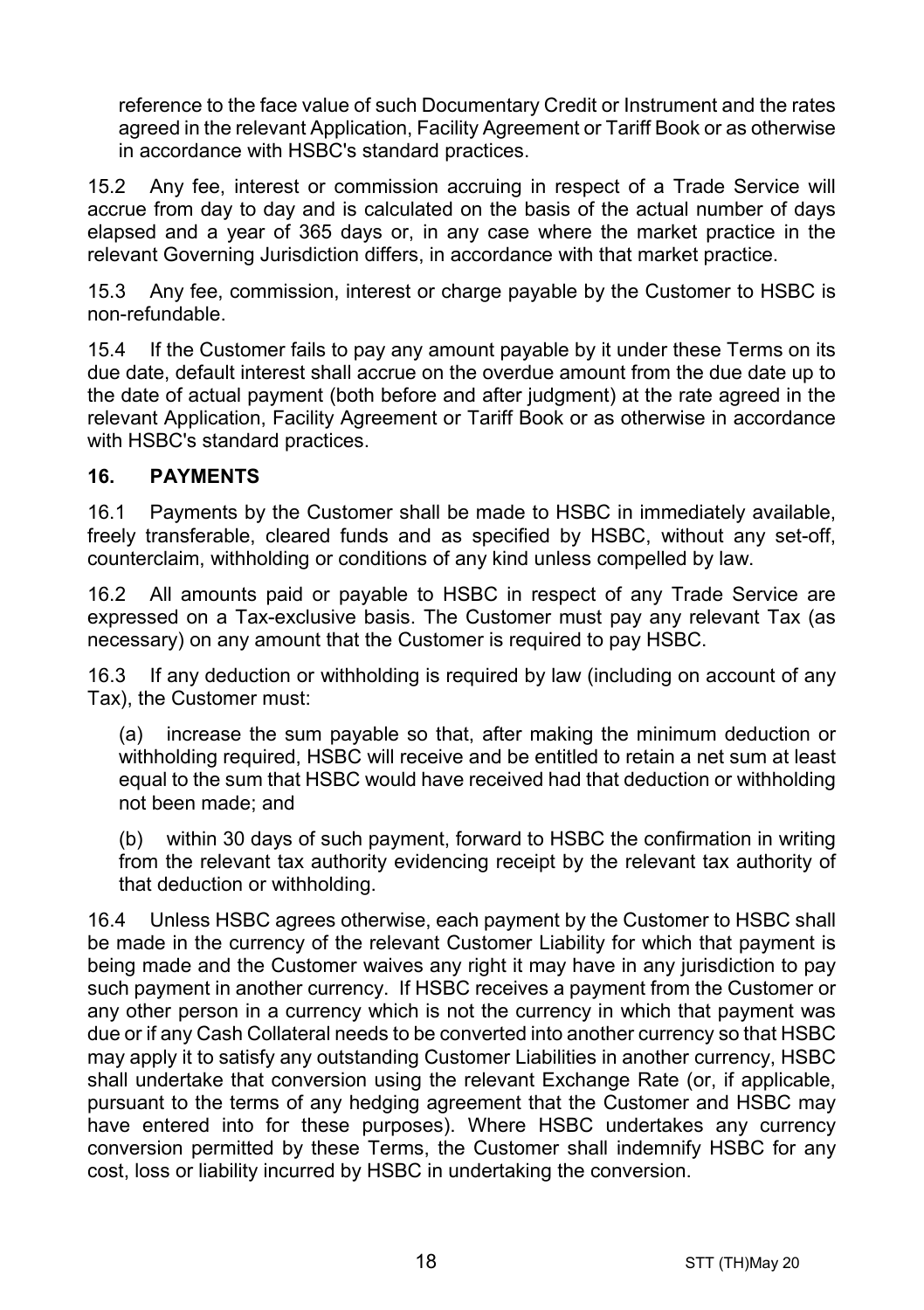16.5 If any payment due from the Customer, or any order, judgment or award given or made in relation to any payment due from the Customer, has to be converted into another currency for the purpose of making or filing a claim or proof against the Customer or any other person, or obtaining or enforcing an order, judgment or award, the Customer shall indemnify HSBC against any cost, loss or liability arising out of or as a result of the conversion.

16.6 Any notice from, or determination by, HSBC of a rate or amount under these Terms, a Trade Service or any document referred to in these Terms shall (unless it contains an obvious error) be conclusive evidence of that rate or amount. In any legal proceedings connected with these Terms and/or a Trade Service, the account entries of HSBC are prima facie evidence of the matters to which they relate.

16.7 Any moneys paid to HSBC in respect of the Customer Liabilities may be applied in or towards satisfaction of the same or credited to a separate suspense account for so long as HSBC determines in order to preserve HSBC's rights towards discharge of the whole of the Customer Liabilities.

16.8 Moneys received by HSBC shall be applied by it (unless otherwise mandatorily required by law):

(a) first, in discharging all costs, fees and expenses (including legal fees) owing by the Customer to HSBC;

(b) second, in or towards the discharge of any interest or other amounts (not being principal) owing to HSBC; and

(c) thirdly in or towards the discharge of any principal owing by the Customer to HSBC.

16.9 If any moneys paid to HSBC in respect of the Customer Liabilities are required to be repaid by virtue of any law relating to insolvency, bankruptcy or liquidation or for any other reason, HSBC may enforce these Terms and the relevant Trade Service as if such moneys had not been paid.

16.10 Any sums that would fall due on a day other than a Business Day will be due on the next Business Day. In such event, interest and commission calculations will be adjusted accordingly.

16.11 If any amount to be paid by the Customer to HSBC in connection with a Trade Service is calculated by reference to a published benchmark interest rate (such as a central bank reference rate) and that rate is less than zero per cent at the time of calculation, such rate shall be deemed to be zero per cent.

# **SECTION 4 – REPRESENTATIONS, UNDERTAKINGS AND SANCTIONS**

## **17. REPRESENTATIONS AND WARRANTIES**

17.1 In addition to other representations and warranties made by the Customer to HSBC, the Customer represents and warrants to HSBC that:

(a) it is duly established and/or incorporated under the laws of its jurisdiction of establishment and/or incorporation (as applicable), is validly existing and has full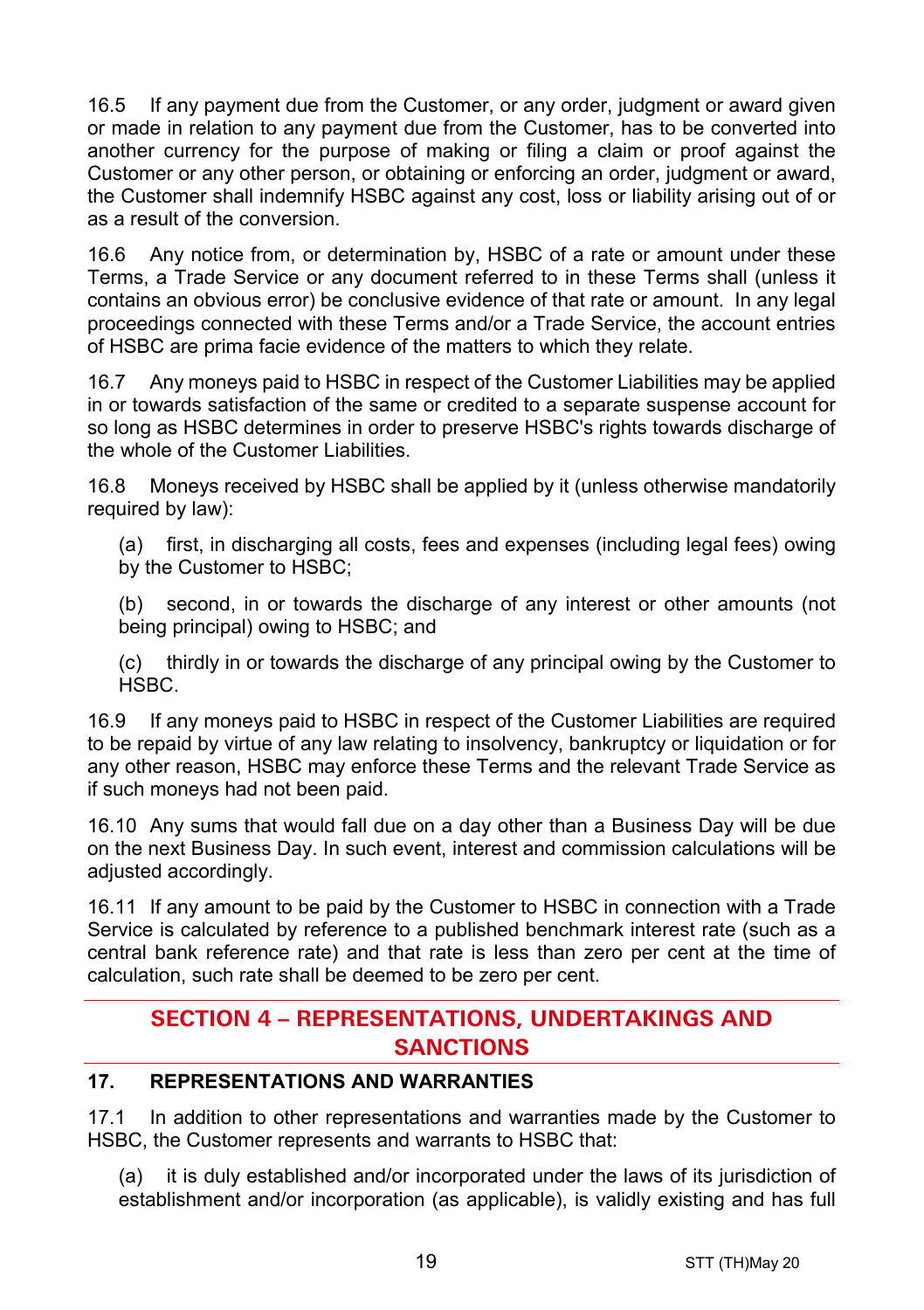power to carry on its business as now being conducted, to own its assets and to enter into and perform its obligations under these Terms, and shall promptly notify HSBC of any change to its constitution or existence;

(b) the obligations expressed to be assumed by it in these Terms and in each Trade Transaction which it may enter into from time to time are legal, valid, binding and enforceable obligations;

(c) all authorisations, consents, approvals, resolutions, licences, exemptions, filings, notarisations or registrations required or desirable to enable it lawfully to enter into, exercise its rights and comply with its obligations under these Terms and each Trade Transaction have been obtained or effected and are in full force and effect;

(d) these Terms and each Trade Transaction which it may from time to time enter into do not and will not conflict with its constitutional documents or any agreement or instrument binding upon it or any of its assets or constitute a default or termination event (however described) under any such agreement or instrument;

(e) each Trade Service requested by or for the Customer relates to a genuine Trade Transaction as described in the documents pertaining to such Trade Transaction and all documents and information (including in any Application) provided by the Customer to HSBC in relation to each Trade Service or these Terms is/are complete, accurate, genuine and valid;

(f) it has not taken any corporate action, or any other steps and no legal proceedings have been commenced for its liquidation, judicial management, receivership, or any similar or analogous proceedings or for the appointment of a receiver and manager, judicial manager, liquidator or similar officer of it or of all or any material part of its assets or revenues;

(g) any Documents, Goods or proceeds of sale in which HSBC has or is purported to have an interest are free from any security interest(s) and encumbrance(s) (other than in favour of HSBC) and the Customer is the sole and beneficial owner of any such Documents, Goods or proceeds of sale;

(h) as at the date HSBC provides Finance to the Customer in respect of a Document or Documentary Credit, it is not aware of any dispute (actual, pending or threatened) in respect of that Document or Documentary Credit or the relevant Trade Transaction; and

(i) as at the date HSBC provides Finance to the Customer in respect of a Document or Documentary Credit or provides a Trade Finance Loan to the Customer, it has not received any financing in respect of that Document, Documentary Credit or the relevant Trade Transaction from any person other than HSBC.

17.2 All representations and warranties in these Terms are deemed to be made on each day (a) an Application is made and is being processed, (b) any Trade Service is outstanding and (c) any Customer Liabilities remain outstanding.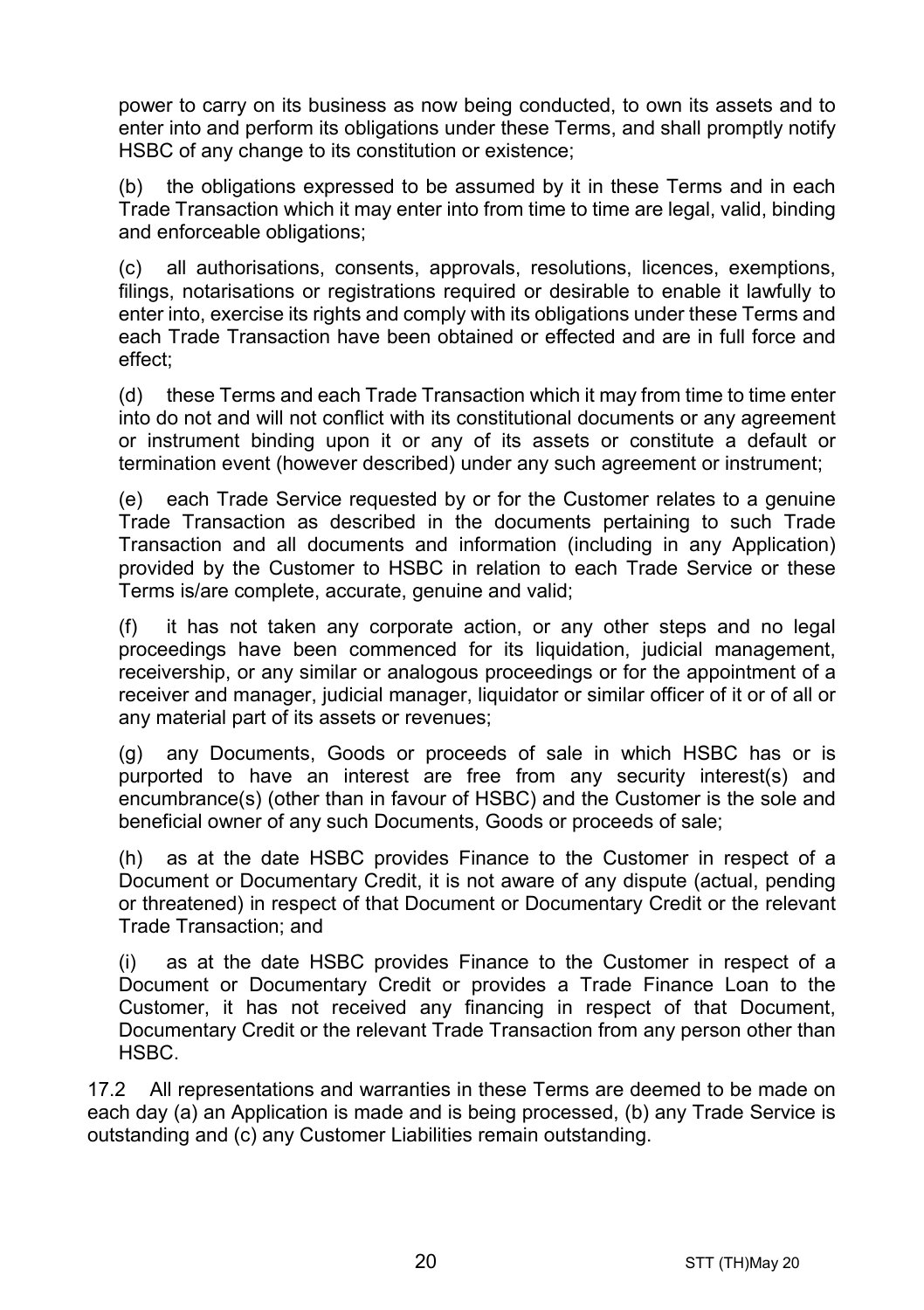17.3 The Customer acknowledges that HSBC will rely on any representations and warranties made by the Customer including when HSBC assesses whether or not to provide a Trade Service to the Customer.

17.4 The Customer shall promptly notify HSBC on becoming aware of any representation or warranty becoming untrue, or the Customer being unable to make any representation or warranty when repeated.

## **18. UNDERTAKINGS**

#### **General Undertakings**

18.1 The Customer shall at the request of HSBC:

(a) provide HSBC with such information concerning a Trade Transaction (including copies of sale contracts, purchase order and invoices), Documents and Goods and any proposed sale of Goods as HSBC may require and promptly notify HSBC if any Trade Transaction is cancelled or terminated for any reason or if any material dispute arises in respect of a Trade Transaction;

(b) provide HSBC with such information regarding the financial condition, assets and operations of the Customer and its affiliates as HSBC may reasonably require;

(c) provide HSBC with any information required by HSBC to satisfy its "*know your customer*" or similar identification procedures;

(d) keep HSBC informed of the whereabouts of the Goods and of any change in the condition, quality or quantity of the Goods;

(e) co-operate fully with HSBC and render to HSBC all assistance it requires in the collection and enforcement of any payments under or in connection with any Trade Service whether by legal proceedings or otherwise; and

(f) promptly do all such acts or execute all such documents at its own cost as HSBC may specify:

(i) for the purpose of the creation, perfection, protection or maintenance of any interest conferred or intended to be conferred on HSBC by, pursuant to or in connection with these Terms (including in respect of any Cash Collateral, Documents, Goods or sale proceeds);

(ii) for the exercise of any rights, powers and remedies of HSBC provided by, pursuant to or in connection with these Terms or by law; and

(iii) to facilitate the realisation by HSBC of any Documents or Goods in which HSBC is, or is intended to be, interested.

## **Trade Service Undertakings**

18.2 The Customer shall, to the extent applicable to a Trade Service and/or where HSBC has or is purported to have an interest in the relevant Documentary Credit, Documents, Goods or proceeds of sale referred to:

(a) ensure that the Documentary Credit, Documents, Goods or proceeds of sale (as applicable) are free from any mortgage, charge, pledge, lien or other security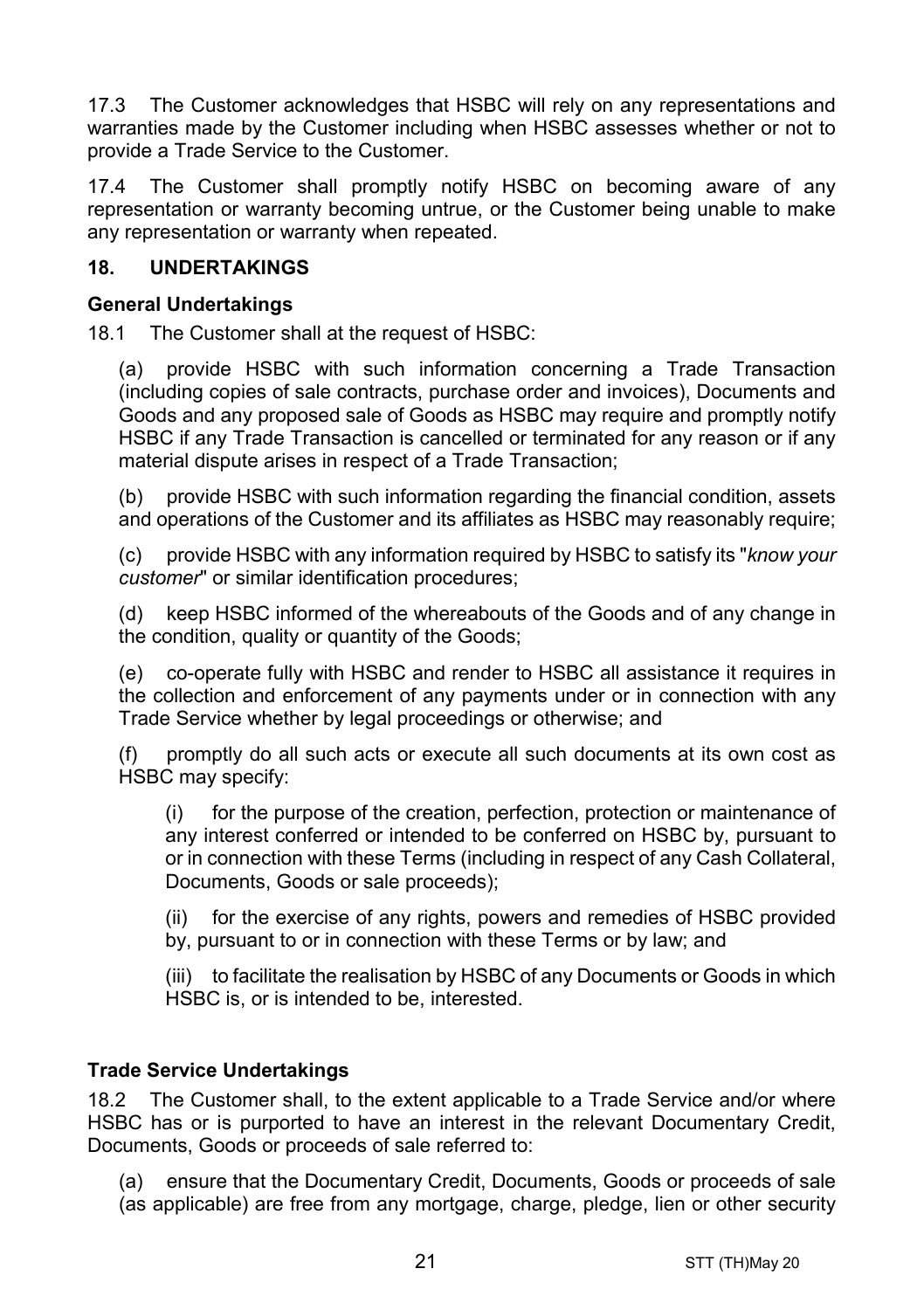interest, encumbrance or claim except for any trust, pledge or other form of security in favour of HSBC or which has been expressly permitted by HSBC;

(b) for so long as the Customer has title to the Goods or if as a condition to the Trade Service the Customer is required to procure the insurance of the Goods:

(i) insure the Goods for such value against such insurable risks as is stipulated in the relevant condition or, in the absence of any such condition, as is customary for those Goods;

(ii) promptly following (and in any event within ten days of) the date of the Application for the relevant Trade Service, provide to HSBC copies of the relevant insurance policies; and

(iii) promptly notify HSBC of any claims made on the relevant insurance policies and direct the insurer to pay to HSBC all insurance proceeds in respect of the Goods;

(c) if so requested by HSBC:

(i) promptly arrange for HSBC's interest in the Goods to be endorsed on any relevant insurance policy; and

(ii) promptly submit claims in respect of the Goods to relevant insurer;

(d) promptly pay to HSBC all insurance proceeds received by it in respect of the Goods and, pending payment, hold such proceeds on trust for HSBC (or, if a trust is not recognised and enforceable, hold to the order of HSBC);

(e) promptly endorse all Documents in favour of HSBC, deposit all Documents with HSBC or to its order and note in its records the interest of HSBC in all Documents and the Goods;

(f) promptly pay all freight, warehouse, dock, transit and other charges, rent and all other costs of and in connection with the Documents and/or Goods;

(g) not permit the Goods to be processed or altered without the prior written consent of HSBC;

(h) not take any action, which might prejudice the value of the Goods or the effectiveness of any pledge or trust under these Terms;

(i) promptly inform HSBC of any event of which it becomes aware that may adversely affect the liability of a buyer to complete the purchase of the Goods or any change or deterioration in the state or quality or otherwise of the Goods;

(j) promptly inform HSBC if it becomes aware of any theft, fraud, illegal activity, loss, damage or other misuse of or in relation to any Goods or Documents;

(k) permit HSBC (or any delegate) access to any premises at which the Goods are stored or located for the purpose of inspecting, taking possession of, or otherwise protecting its interest in the Goods;

(l) not attempt to factor, transfer, sell, dispose of or otherwise deal with the Documents, Goods or proceeds of sale (as applicable), Documentary Credit (or any confirmation (whether given on a disclosed or undisclosed basis)), except as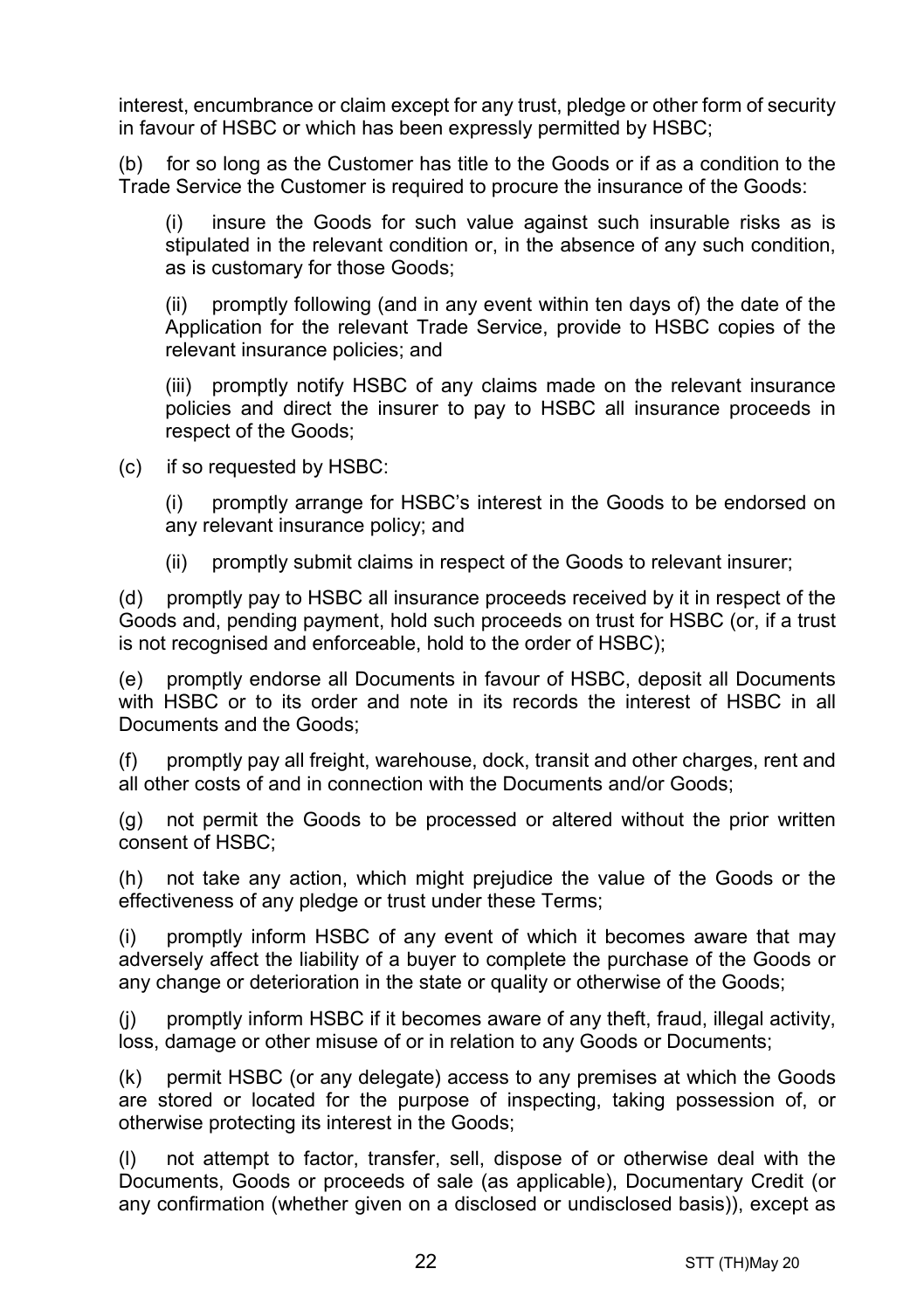agreed between HSBC and the Customer from time to time in respect of the Trade Service(s) being provided;

(m) not present the Documents to any other bank, financial institution or similar type of financing entity or obtain any form of financing and/or borrowing in respect of the same Trade Transaction;

(n) not agree to any amendment to the Documentary Credit, SBLC or Document without the prior written consent of HSBC; and

(o) procure the prompt release of HSBC from any guarantee, indemnity or other commitment that HSBC may have provided in respect of the Documents or the Goods,

and HSBC (or any delegate) is authorised to take such steps and to make any payments, on behalf and at the cost of the Customer, to ship, collect, land, store, insure or inspect the Goods and/or to demand and collect any proceeds of sale.

## <span id="page-22-0"></span>**19. COMPLIANCE WITH LAWS AND SANCTIONS**

19.1 The Customer represents and warrants that:

(a) neither the Customer nor any of its subsidiaries, directors, officers, employees, agents, or affiliates is a person or entity that is, or is owned or controlled by any person or entity that is:

(i) the subject of any sanctions issued, administered or enforced by the US Department of the Treasury's Office of Foreign Assets Control, the US Department of State, the United Nations Security Council, the European Union, Her Majesty's Treasury, the Hong Kong Monetary Authority or any other sanction issuing or enforcement body that may be applicable to HSBC, the Customer, a Trade Service or a Trade Transaction (the **Sanctions**); or

(ii) located, organised or resident in a country or territory that is, or whose government is, the subject of Sanctions;

(b) any required import or export licenses applicable to each Trade Transaction have been obtained and, if the Customer is aware that HSBC may require an export license or other authorisation for the provision of the relevant Trade Service for the Customer, the Customer will notify HSBC prior to HSBC providing the Trade Service; and

(c) the Customer is compliant in all material respects with foreign and domestic laws and regulations pertaining to each jurisdiction in which it operates and to each Trade Transaction and the subject matter of such Trade Transaction including, if applicable, the shipment and financing of the goods described in such Trade Transaction or the associated documents.

19.2 The Customer acknowledges and agrees that:

(a) HSBC Group and its service providers are required to act in accordance with the laws and regulations of various jurisdictions, including those which relate to Sanctions, export controls and the prevention of money laundering, terrorist financing, bribery, corruption and tax evasion;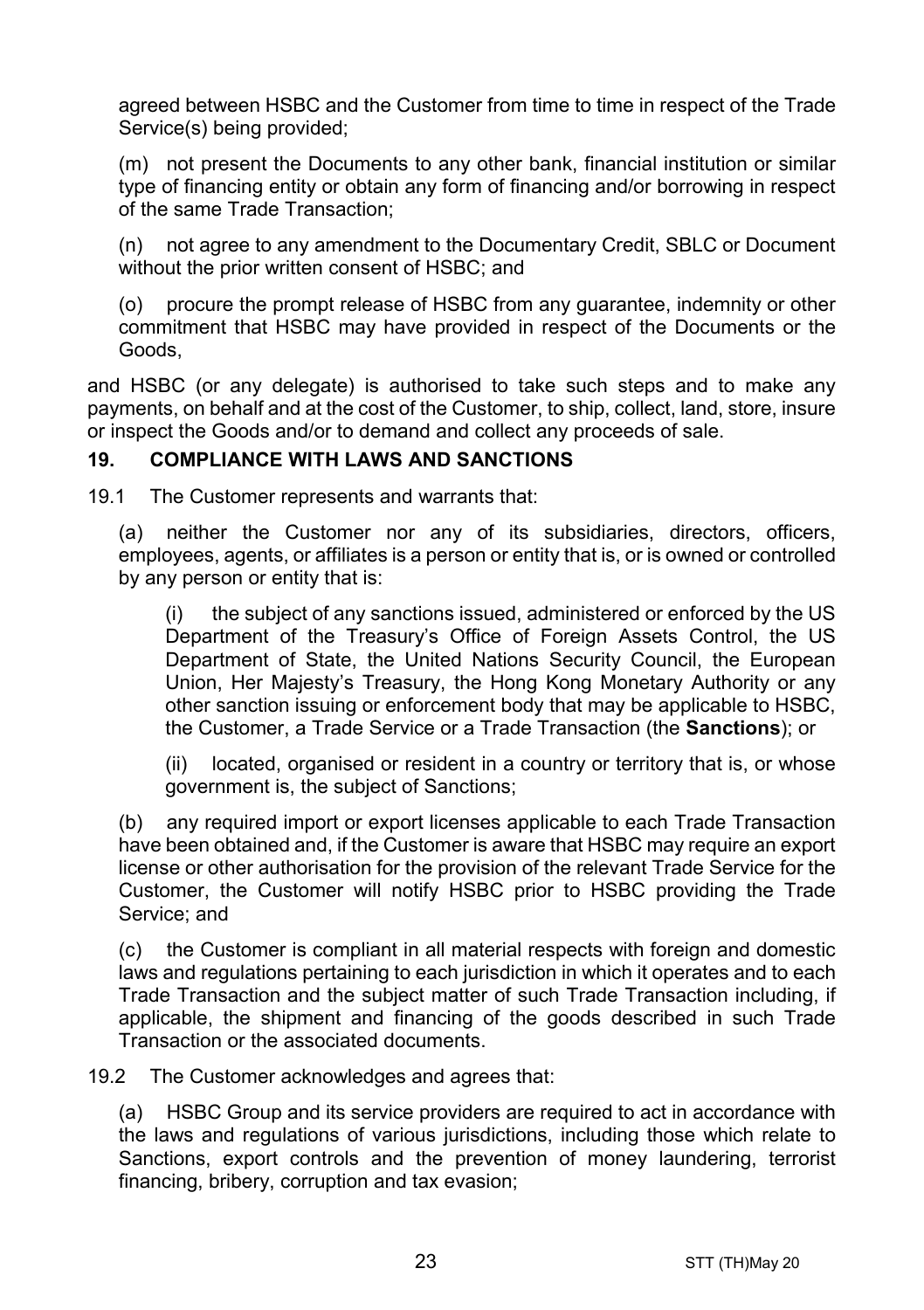(b) at any time, HSBC may require the Customer to immediately provide to HSBC information related to any Trade Transaction, including the underlying contract or other documentation;

(c) HSBC may take, and may instruct other HSBC Group members to take, to the extent it is legally permitted to do so under the laws of its jurisdiction, any action (a **Compliance Action**) which it considers appropriate to act in accordance with Sanctions or domestic and foreign laws and regulations. Such Compliance Action may include:

(i) the interception and investigation of any payment, communication or instruction;

(ii) the making of further enquiries as to whether a person or entity is subject to any Sanctions or export control restrictions; and/or

(iii) the refusal to:

(A) issue, renew, extend, transfer or assign a Trade Service;

(B) make payment of any Claim; or

(C) process a Trade Service or instruction that does not conform with Sanctions, export controls or domestic and foreign laws or regulations; and

(d) neither HSBC nor any HSBC Group member will be liable for any loss, damage, delay, or a failure of HSBC to perform its duties under these Terms or a Trade Service:

(i) arising out of or relating to any Compliance Action taken by HSBC, its service providers, or any HSBC Group member; and/or

(ii) being prevented from paying any Claim in respect of a Trade Service or sending or receiving any message or data or taking any other action in connection with any Trade Service because of an applicable law, regulation or ruling of any governmental agency.

# **SECTION 5 – INSTRUCTIONS AND ELECTRONIC PLATFORMS**

# <span id="page-23-0"></span>**20. INSTRUCTIONS**

20.1 HSBC is authorised to accept, act and rely upon, and treat as valid and accurate:

(a) all communications, demands and instructions (including any Applications) given or purporting to be given by the Customer to HSBC (an **Instruction**);

(b) all communications and any Claims made or purported to be made by any person; and

(c) any documents provided to HSBC,

including, in each case, those made or given by way of or through a Platform, email, facsimile, telecopier, telex, cable, telephone or such other electronic means (in each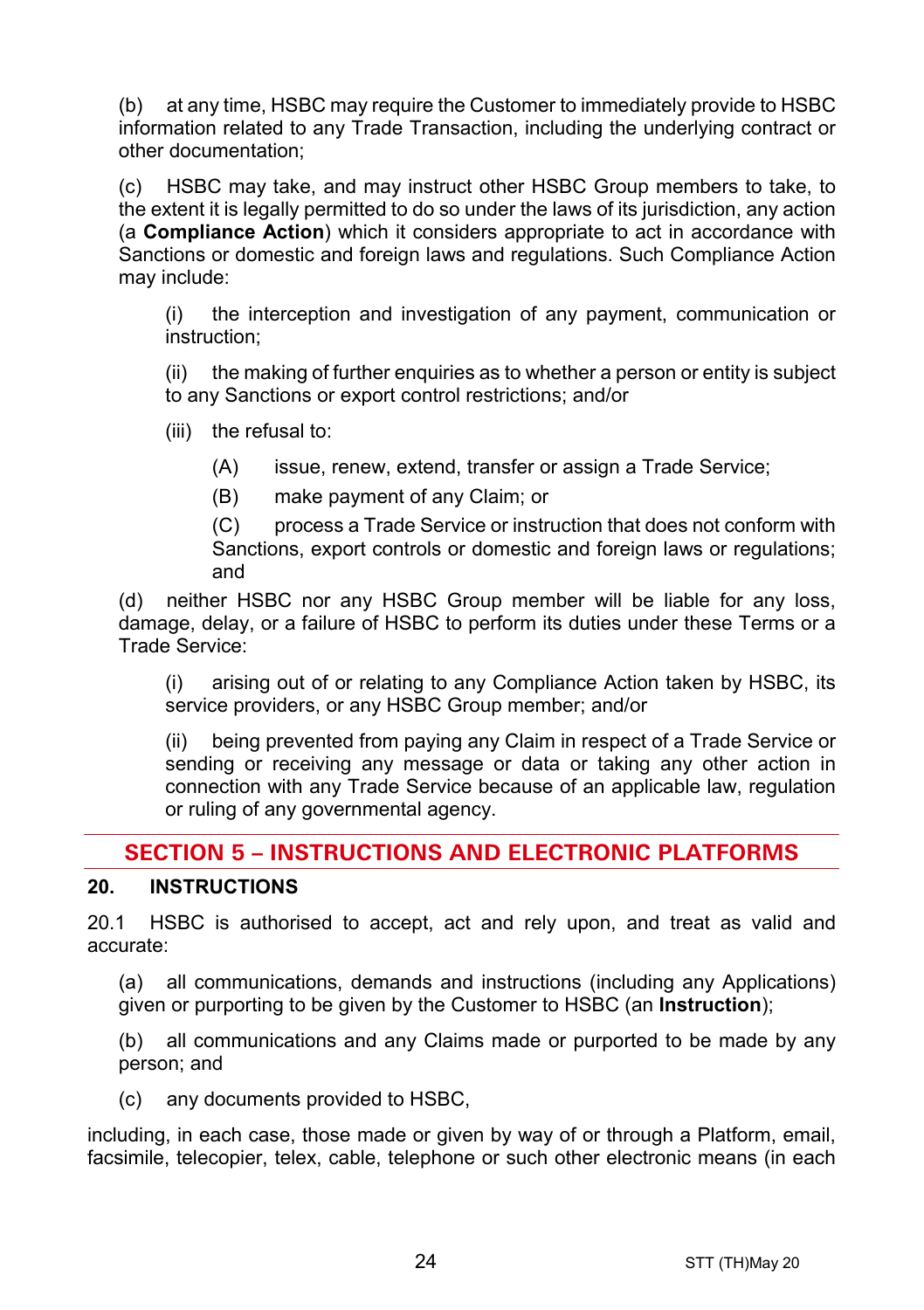case, an Electronic Means) and is under no obligation to enquire as to the authorisation or validity of any such Instruction, communication, Claim or Document.

20.2 The Customer acknowledges and accepts the risk that communications, Instructions, Claims and documents sent to or from HSBC by Electronic Means may be intercepted, monitored, amended, corrupted, contain viruses or be otherwise interfered with by third parties and acknowledges and agrees that HSBC is not responsible or liable to the Customer or any other person for, and the Customer waives any and all claims in respect of, any Losses arising from the same.

20.3 If the Customer communicates, gives an Instruction, makes a Claim or sends a document by Electronic Means, or instructs HSBC to permit a beneficiary or any other person to do the same, the Customer shall indemnify, and hold HSBC harmless from and against, any and all Losses that HSBC may incur (including in respect of any payment made where the relevant Instruction or Claim was unauthorised).

20.4 Where the Customer has made an Application for any Trade Service to be provided for the benefit of an affiliate of the Customer:

(a) the Customer agrees (and will procure the concurrent written agreement of its affiliate) that HSBC has no obligation to obtain instructions from the affiliate and HSBC can deal solely with the Customer on behalf of the affiliate;

(b) the definition of "Trade Transaction" shall be construed to refer to such affiliate rather than the Customer, and the definitions of "Documents" and "Goods" shall be construed accordingly;

(c) references in these Terms to the Customer presenting, handling, disposing, transferring, dealing with or using (however so described) the relevant Documents, Goods or proceeds of sale shall include the affiliate undertaking any such action;

(d) the Customer shall procure that the affiliate complies with all undertakings in these Terms in respect of the relevant Trade Transaction, Documents, Goods and proceeds of sale; and

(e) each representation in these Terms made by the Customer shall be made by the Customer for itself and on behalf of the affiliate or, where it can only be made in respect of the affiliate (due to factual circumstances), by the Customer for and on behalf of the affiliate.

20.5 HSBC has no obligation to:

(a) verify the identity or authority of any person communicating, giving an Instruction, making a Claim or providing a document by Electronic Means**;**

(b) verify the authenticity of any signature(s) (whether electronic or otherwise) on any communication made, Instruction given, Claim made or document provided by Electronic Means; or

(c) seek the Customer's prior approval before acting on any communication made, Instruction given, Claim made or document provided by Electronic Means,

however HSBC may, in its absolute discretion, take steps to ascertain the validity, authenticity and origin of any communication, Instruction, Claim or document (including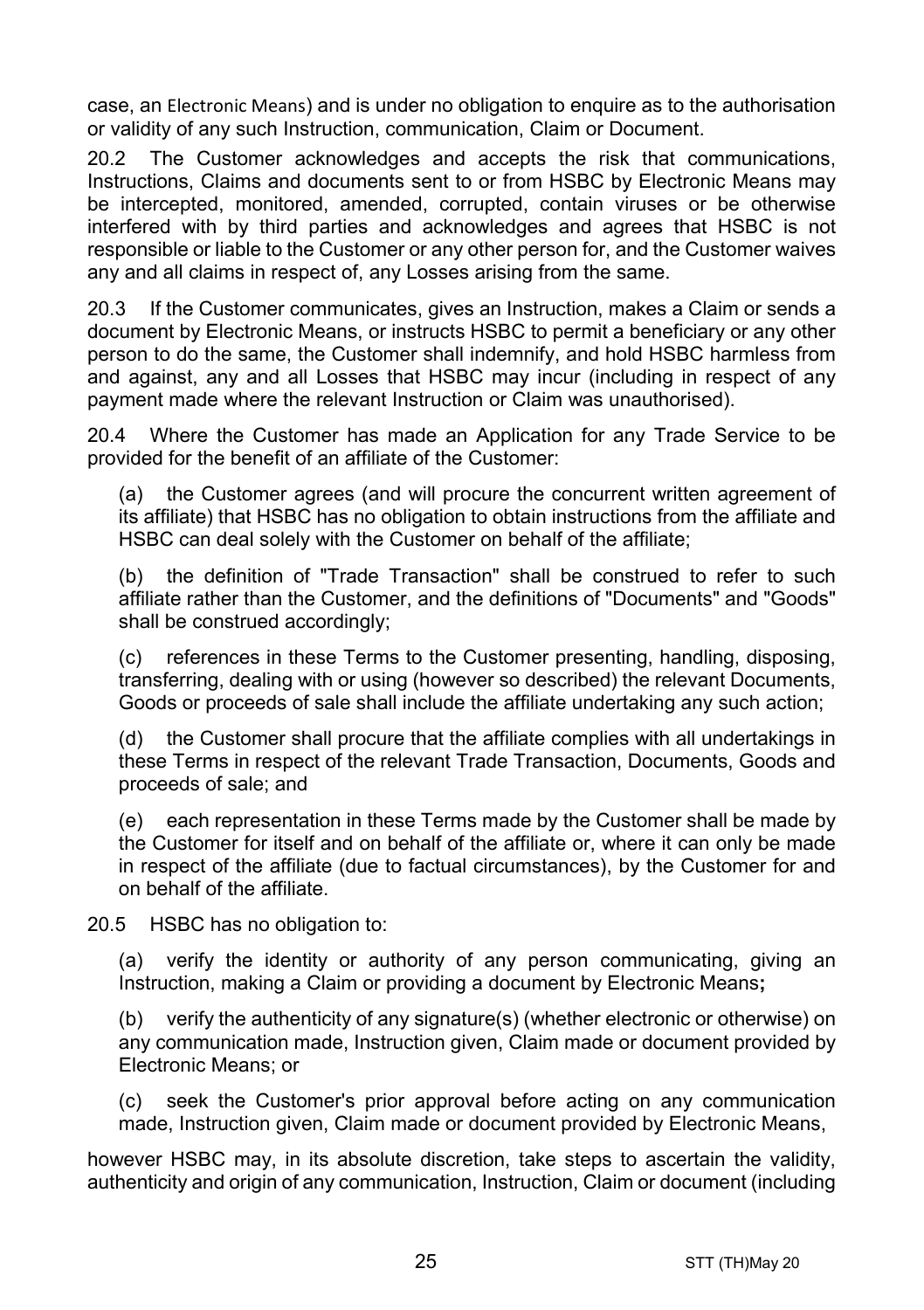requiring telephone verification of any Instructions) and take any steps that may be mandated by an External Provider and may, where it is unable to ascertain the validity, authority or origin of any communication, Instruction, Claim or document, delay or refuse to act upon any communication, Instruction, Claim or document or suspend or terminate any Trade Service at any time.

## **21. PLATFORMS**

21.1 The Customer acknowledges and agrees that:

(a) HSBC may rely on External Providers to provide Platforms so that HSBC can perform its obligations under these Terms (or any other applicable terms and conditions) and provide Trade Services;

(b) External Providers are independent from HSBC and may independently charge the Customer fees for use of their Platform and those fees are the sole responsibility of the Customer;

(c) HSBC's obligations under these Terms and any Trade Service shall be subject to HSBC's rights under External Terms and Conditions and the availability of any Platform provided by such External Providers;

(d) HSBC has no obligation to inform the Customer of, or provide the Customer with, any External Terms and Conditions;

(e) HSBC has no control over the electronic processes used by a Platform provided by an External Provider to process, handle and/or send data or messages;

(f) it shall inform HSBC of all External Terms and Conditions applicable to or any charges imposed by any Platform which it uses (or intends to use) in respect of any Trade Service and shall promptly notify HSBC of any changes; and

(g) it shall promptly provide all information concerning any Platform used by the Customer that HSBC may reasonably request.

21.2 HSBC assumes no liability or responsibility to the Customer or to any other person for any loss or damage that is suffered or incurred as a result of:

(a) the unavailability of any Platform to the Customer, HSBC or any other person for any reason whatsoever; or

(b) the Customer's use of or connection with any Platform, any External Provider or the services provided by HSBC or any External Provider to the Customer involving any Platform.

## 21.3 The Customer:

(a) shall comply with all security procedures of HSBC and each External Provider and any other reasonable requests HSBC or any External Provider may issue to the Customer regarding the security of any Platform, including instructions on steps to remedy any breach of security; and

(b) acknowledges and agrees that it is the Customer's responsibility to set up, maintain and regularly review all security arrangements concerning access to and use of each Platform and information stored on the Customer's computing and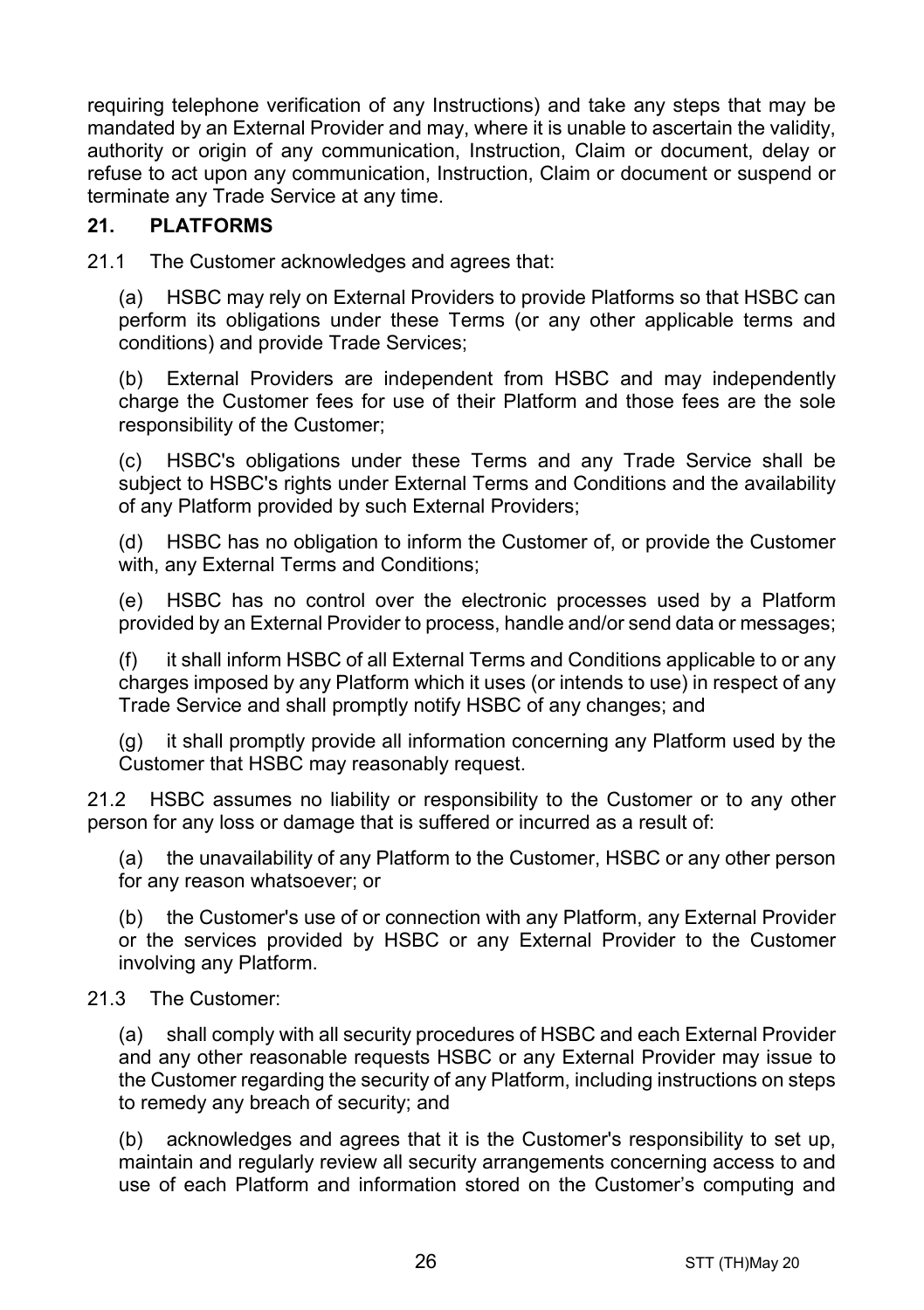communications systems, and confirms that it has assessed the security arrangements of each Platform and has determined that they are adequate to protect the Customer's interests;

(c) shall take all reasonable precautions to prevent fraudulent or unauthorised use of or access to each Platform;

(d) shall ensure that neither the Customer nor its employees do anything which may result in the security of any Platform or the systems or security of HSBC being compromised; and

(e) shall notify HSBC, as soon as reasonably possible upon becoming aware, of any actual or attempted unauthorised access to any Platform or any unauthorised transaction or attempt to execute an unauthorised Instruction. This notification must be by telephone but must be followed by written notice within forty-eight hours of the telephone call.

# **SECTION 6 - OTHER**

#### **22. LIMITATION ON LIABILITY**

<span id="page-26-0"></span>22.1 Neither HSBC nor any other HSBC Group member shall be liable for any loss, damages, payments, demands, claims, expenses or costs suffered or incurred by the Customer (or any of its affiliates) arising from or in connection with these Terms or any Trade Service other than where such loss, damage, payment, demand, claim, expense or cost arises as a direct result of HSBC's or such other HSBC Group member's gross negligence or wilful misconduct.

<span id="page-26-1"></span>22.2 Notwithstanding Clause [22.1,](#page-26-0) in no circumstance whatsoever will HSBC or any HSBC Group member be liable to the Customer (or any of its affiliates) for:

- (a) any loss of business, profits or data; or
- (b) indirect, consequential or special loss or damage,

whether or not HSBC or any HSBC Group member has been advised of the possibility of such loss or damage.

22.3 Without limiting Clauses [22.1](#page-26-0) and [22.2,](#page-26-1) HSBC shall not be responsible or liable for, and the Customer waives all claims against HSBC in respect of:

(a) any act, omission, loss or delay relating to forwarding documents or payments to any person or correspondent bank, or any suspense, act, omission, insolvency or bankruptcy of any correspondent bank;

(b) any delay and/or loss in transit of any messages, letters or documents sent by mail, as an electronic communication, through a Platform or a telecommunication channel, or for any delay, mutilation or other errors arising in the transmission or delivery of any communications by third parties and the Customer acknowledges that, notwithstanding any contrary instruction, HSBC may send a document by any method that it considers appropriate;

(c) any delay in performing or failure to perform any of its obligations under these Terms due to any cause beyond its reasonable control, including, but not limited to, the failure, malfunction or unavailability of telecommunications, data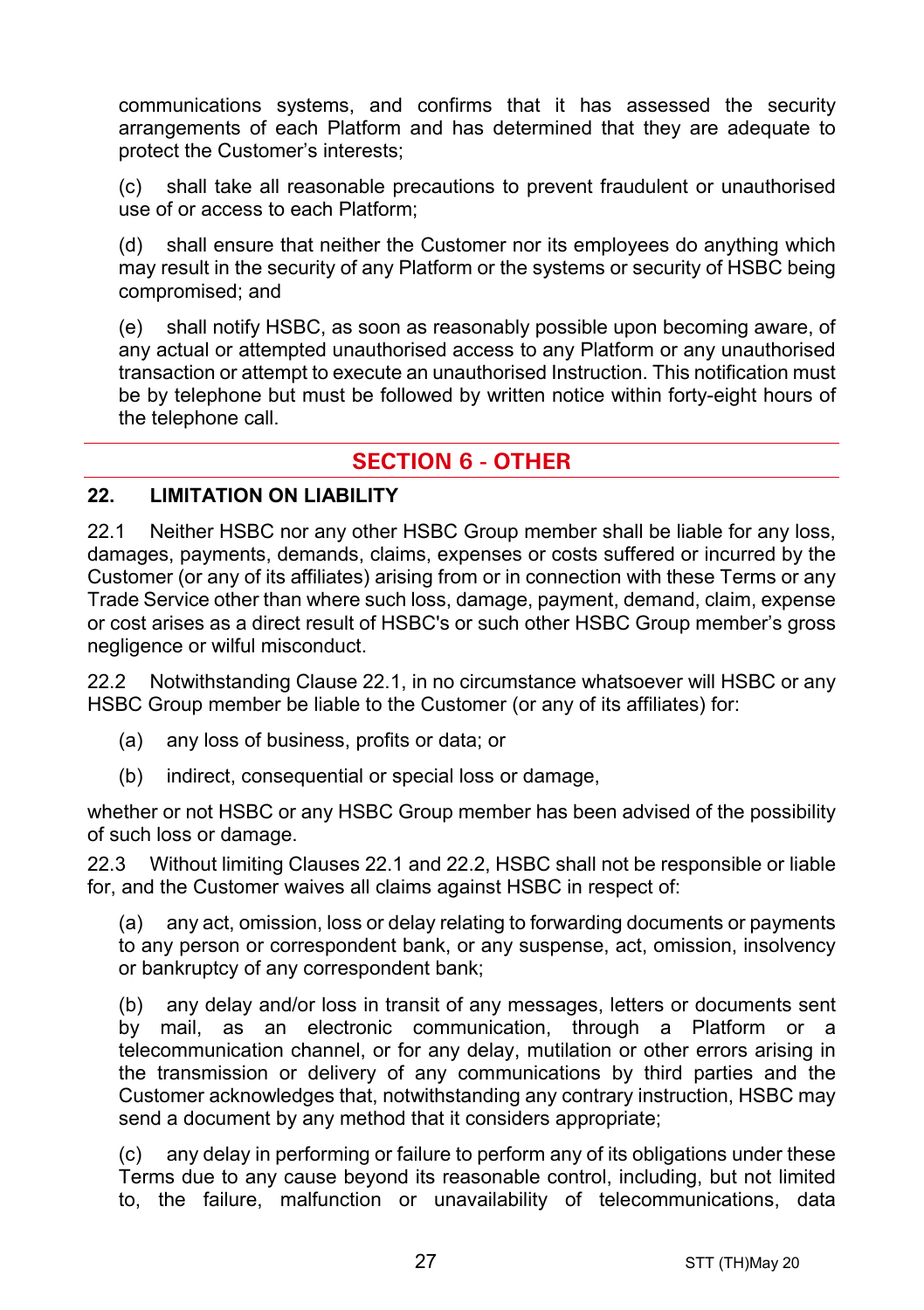communications and computer systems and services over which HSBC has no control, war, hostilities, invasion, civil unrest, strikes, lock-outs or other industrial action or trade disputes (whether involving HSBC's employees or any other person) or any law or government order (whether or not having the force of law);

(d) any failure by HSBC to pay a Claim or other HSBC's act or failure to act because of any domestic or foreign law, regulation, ruling or interpretation of any domestic or foreign court or governmental agency;

(e) the form, sufficiency, correctness, genuineness, authority of any person signing or endorsing (including any person making presentations, demands, giving Instructions (including by Electronic Means) to HSBC purportedly on the authority of the Customer or a beneficiary), falsification, or the legal effect of, any documents if such documents on their face reasonably appear to be in order;

(f) the source, accuracy, validity, authenticity, falsification or legal effect of any data, documents or statements made, presented or received from any Platform or any party to a Trade Transaction, any related documents, or the description, quantity, weight, quality, condition, packing, delivery, value or existence of the goods, services or other performance to which such data, documents or statements relates, or for the good faith or acts or omissions, solvency, performance or standing of any party to a Trade Transaction, the consignor, carrier, forwarder, consignee, insurer of the goods, or any other person;

(g) any improper acts of the beneficiary, including breach of contract in respect of a Trade Transaction, in which circumstances the Customer shall assume and undertake all such risks; and

(h) the Customer acting or relying on any advice received from HSBC whether or not such advice was requested by the Customer.

22.4 If HSBC uses the services of another party, correspondent bank, agent or Platform for the purposes of issuing an Instrument or Documentary Credit, making payment, handling Goods or Documents or for any other purpose to support the services contemplated by these Terms, HSBC shall do so for the Customer's account and at the Customer's risk and HSBC shall assume no liability or responsibility should any instructions which HSBC gives to any such other party not be carried out even if the choice of such other party was HSBC's. Additionally, HSBC shall not be liable for any act, failure to act, default, suspension, bankruptcy or insolvency of such other party.

22.5 Where HSBC performs a review of any Document at the request of the Customer, such review is indicative only and not final or conclusive and HSBC shall not be responsible or liable for, and the Customer waives all claims against HSBC in respect of, an omission by or failure of HSBC to identify any discrepancies during any such review.

22.6 Where HSBC agrees to advise a Documentary Credit or any Instrument which is not issued by a bank or present any Document in respect of, or otherwise handle, such Documentary Credit or Instrument, the Customer acknowledges and agrees that:

(a) such Documentary Credit or Instrument may not be an independent third party undertaking and may not guarantee payment by the issuer or applicant;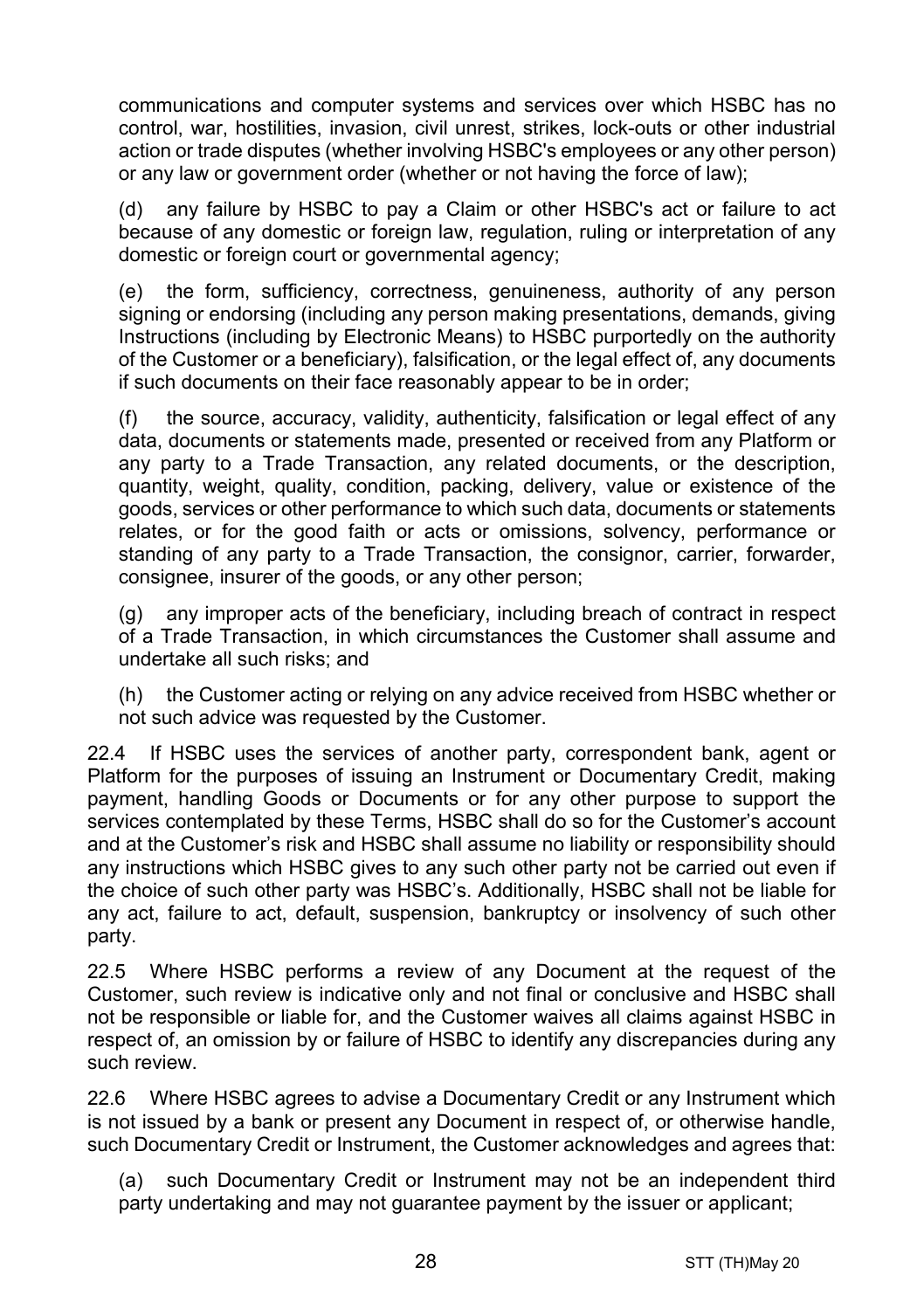(b) the applicable ICC Rules may not address, cover or extend to such type of Documentary Credit or Instrument;

(c) HSBC may not be able to pursue the issuer for payment in the same manner as it would be able to in respect of a Documentary Credit or Instrument issued by a bank; and

(d) the Customer should seek independent legal advice,

and the Customer assumes all such risks and waives all claims against HSBC for losses, damages, costs, fees, claims, actions or demands with respect to such Documentary Credit or Instrument including any claims that HSBC failed to alert the Customer that it was advising such type of Documentary Credit or Instrument, failed to pay such Documentary Credit or Instrument in the manner of a Documentary Credit or Instrument issued by a bank, or failed to collect payment from the issuer of such Documentary Credit or Instrument.

22.7 Subject to the provisions above, where any liability of HSBC or any HSBC Group member to the Customer (or any of its affiliates) arises under these Terms or in connection with any Trade Service, such liability shall not exceed USD 1,000,000 in aggregate in any calendar year.

## <span id="page-28-1"></span>**23. DISCLOSURE, CONFIDENTIALITY AND PRIVACY**

23.1 Without limiting any other terms between the Customer and HSBC or any HSBC Group member, HSBC is authorised:

<span id="page-28-0"></span>(a) to appoint any other person as its correspondent, nominee or agent in connection with these Terms and any Trade Service and HSBC may delegate any of its powers under these Terms or a Trade Service to such person;

(b) to notify any other person of its interest in any Documents, Goods or proceeds of sale; and

(c) to transfer and disclose any Customer Information to the following recipients (who may also process, transfer and disclose such Customer Information):

(i) any HSBC Group member and any of its or their officers, directors, employees, professional advisors, insurers, brokers, auditors, partners, subcontractors, correspondents, nominees, agents, delegates, service providers (including External Providers and Platforms) and associates;

(ii) any Authorities;

(iii) anyone acting on the Customer's behalf, payment recipients, beneficiaries, account nominees, intermediary, correspondent and agent banks, clearing houses, clearing or settlement systems, market counterparties, upstream withholding agents, swap or trade repositories, stock exchanges, and companies in which the Customer has an interest in securities (where such securities are held by HSBC for the Customer);

(iv) any person or entity who acquires (or may acquire) an interest in or assumes (or may assume) risk in or in connection with any Trade Service;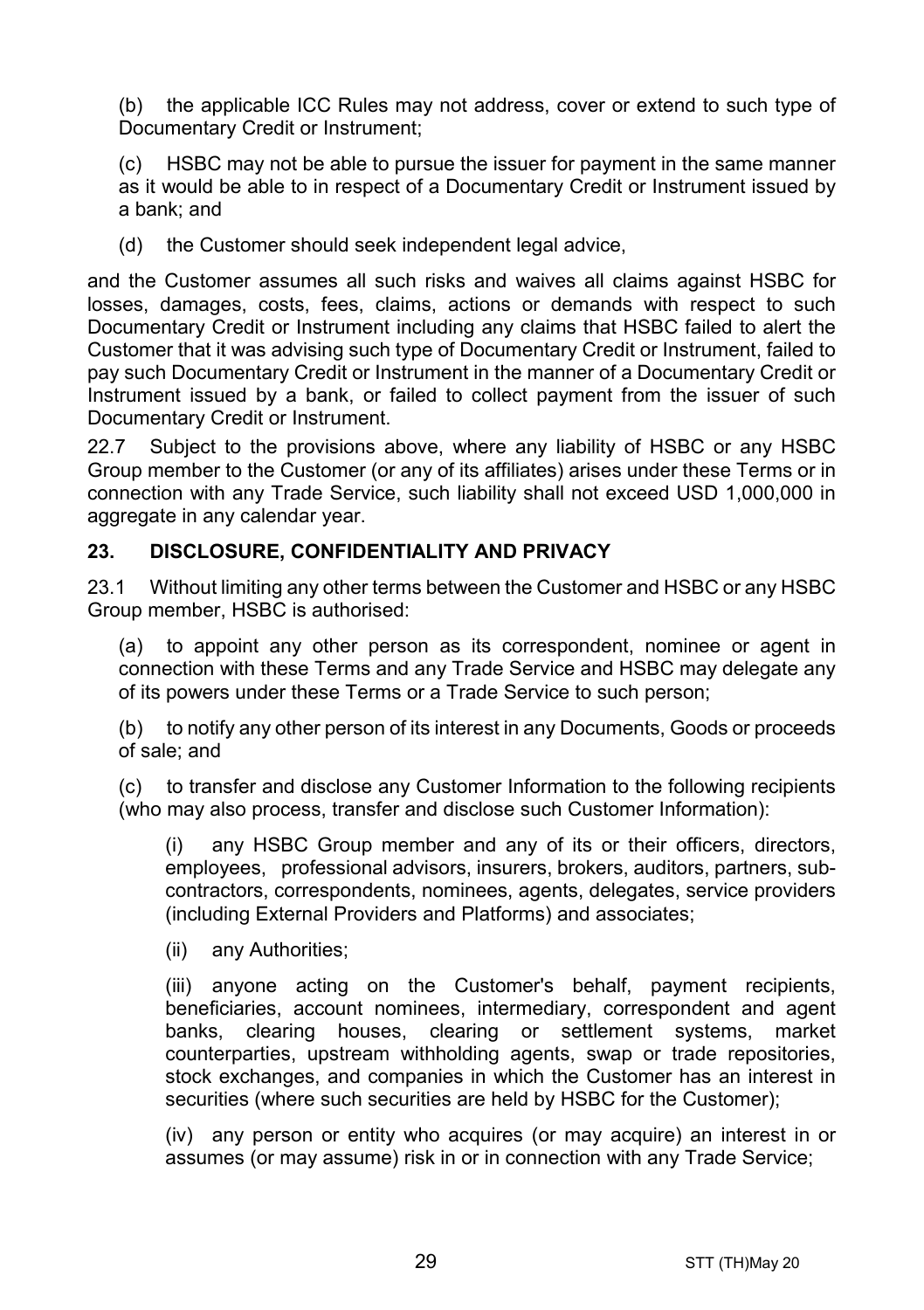(v) any other financial institutions, credit reference agencies or credit bureaus, for obtaining or providing credit references; and/or

(vi) any person or entity in connection with any HSBC Group business transfer, disposal, merger or acquisition, wherever located, including in jurisdictions which do not have data protection laws that provide the same level of protection as the jurisdiction in which the Trade Service is supplied,

including where the recipient of any such appointment, notification, transfer or disclosure is located outside of the relevant Governing Jurisdiction.

23.2 HSBC will not be liable for the acts or omissions of any External Provider as to the collection, use or disclosure by that External Provider of Customer Information.

23.3 Where the Customer has given HSBC information about natural persons (such as authorised signatories), the Customer confirms that those natural persons have authorised the Customer to do so (and to receive any data protection notices on their behalf) and have consented to HSBC's collection, use, storage, processing, transfer and disclosure of their Personal Data and data for the purpose of HSBC carrying out any action contemplated by these Terms or providing a Trade Service to or for the Customer.

23.4 The Customer shall ensure that any information that the Customer asks HSBC to forward to third parties is complete, accurate and will not give rise to any claim against HSBC (including any claim in defamation, in relation to privacy, banking secrecy or data protection or for infringement of any other third party rights) and the Customer confirms and represents that it has obtained the requisite consent and/or waiver (where required) for HSBC to forward such information.

## **24. MISCELLANEOUS**

24.1 Other than a Trade Service which has been provided on an irrevocable or committed basis, HSBC may at any time withdraw a Trade Service or refuse to provide a Trade Service in its absolute discretion.

24.2 Any waiver, release or consent by HSBC under or in respect of these Terms or a Trade Service will only be effective if made in writing (which may be made through a Platform).

24.3 HSBC may at any time change these Terms by providing the Customer with at least 30 days' written notice and any Trade Service requested on or after the effective date in such notice shall be subject to the amended Terms.

24.4 HSBC is authorised to take such steps and to make such payments as it considers necessary, at the cost of the Customer, to remedy any default by the Customer in respect of its obligations under these Terms or any Trade Service.

24.5 Neither HSBC's failure to exercise, nor HSBC's delay in exercising, any of its rights or remedies under these Terms or in respect of a Trade Service shall operate as a waiver of any such right or remedy, nor shall any single or partial exercise of any right or remedy prevent any further or other exercise of any other right or remedy.

24.6 The Customer may not assign or transfer any of its rights or obligations under these Terms or a Trade Service. HSBC may assign, transfer or create security over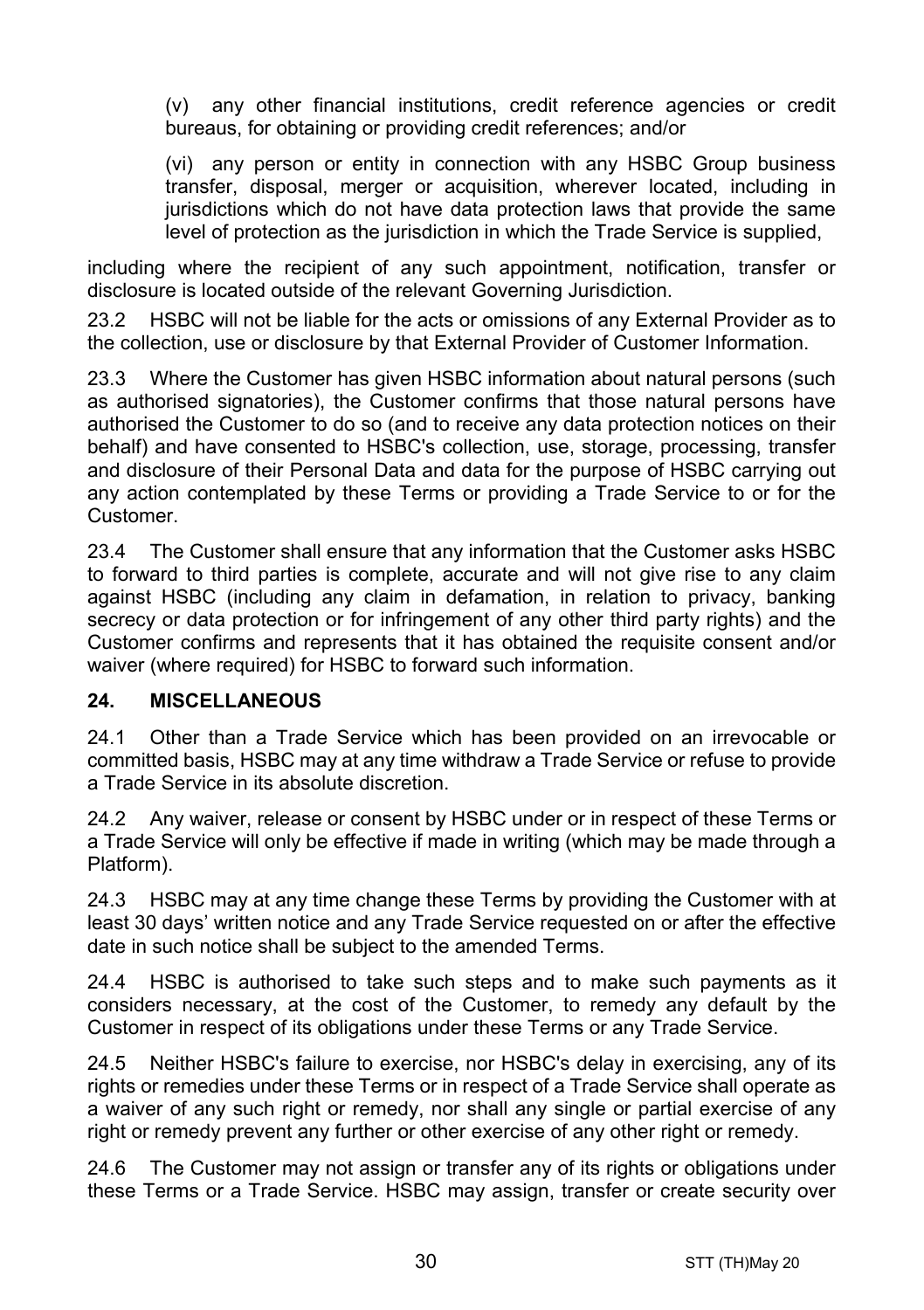any of its rights under or in respect of these Terms or a Trade Service without restriction or notice.

24.7 Without prejudice to Claus[e 20](#page-23-0) (*[INSTRUCTIONS](#page-23-0)*), any notices by the Customer in connection with these Terms or a Trade Service must be given to HSBC in writing at the address of HSBC most recently advised by HSBC to the Customer. HSBC may give notice to the Customer in person, by telephone or facsimile, by post, through a Platform or, if agreed by the Customer, through another electronic channel at the address or number most recently notified by the Customer to HSBC. A notice sent by post will be deemed to have been received 7 calendar days after posting if within the same country, or 15 calendar days after posting if cross border.

24.8 Each of the provisions of these Terms is severable and distinct from the others and, if one or more of such provisions is or becomes illegal, invalid or unenforceable, the remaining provisions shall not be affected in any way.

24.9 If the Customer includes two or more persons, the obligations and liabilities of these persons under or in respect of a Trade Service and these Terms shall be joint and several.

24.10 Nothing in these Terms shall be deemed to create any partnership, joint venture or relationship of principal and agent between HSBC and the Customer or create or give rise to any fiduciary relationship of any nature.

24.11 To the extent permitted by the laws of the Governing Jurisdiction, the Customer irrevocably waives any right of sovereign immunity from suit, jurisdiction or adjudication (including in respect of pre-judgement interim relief and execution of any judgement) that it may have in the Governing Jurisdiction or otherwise, whether that immunity relates to itself or to any commercial or non-commercial assets (including land, bank accounts or other assets held in the name of a diplomatic mission or otherwise or belonging to the Customer's central bank or other monetary authority).

24.12 These Terms are for the benefit of the Customer, HSBC and each HSBC Group member, and are not intended to benefit any other third party or be enforceable by any other third party. Any rights of HSBC to bring to an end or change these Terms or any contract to which they form part are not subject to the consent of any other third party.

## **25. GOVERNING LAW AND JURISDICTION**

25.1 For the purposes of a Trade Service:

(a) that Trade Service and these Terms will be governed by the laws of the Governing Jurisdiction; and

(b) the courts of the Governing Jurisdiction shall have non-exclusive jurisdiction to settle any disputes that may arise out of, or in connection with, that Trade Service and these Terms, their interpretation or any non-contractual obligations arising from or connected with them.

25.2 If a process agent is specified in an Application or Facility Agreement in respect of a Trade Service, service of any legal process on the person whose name and address is specified in such Application or Facility Agreement shall constitute service on the Customer.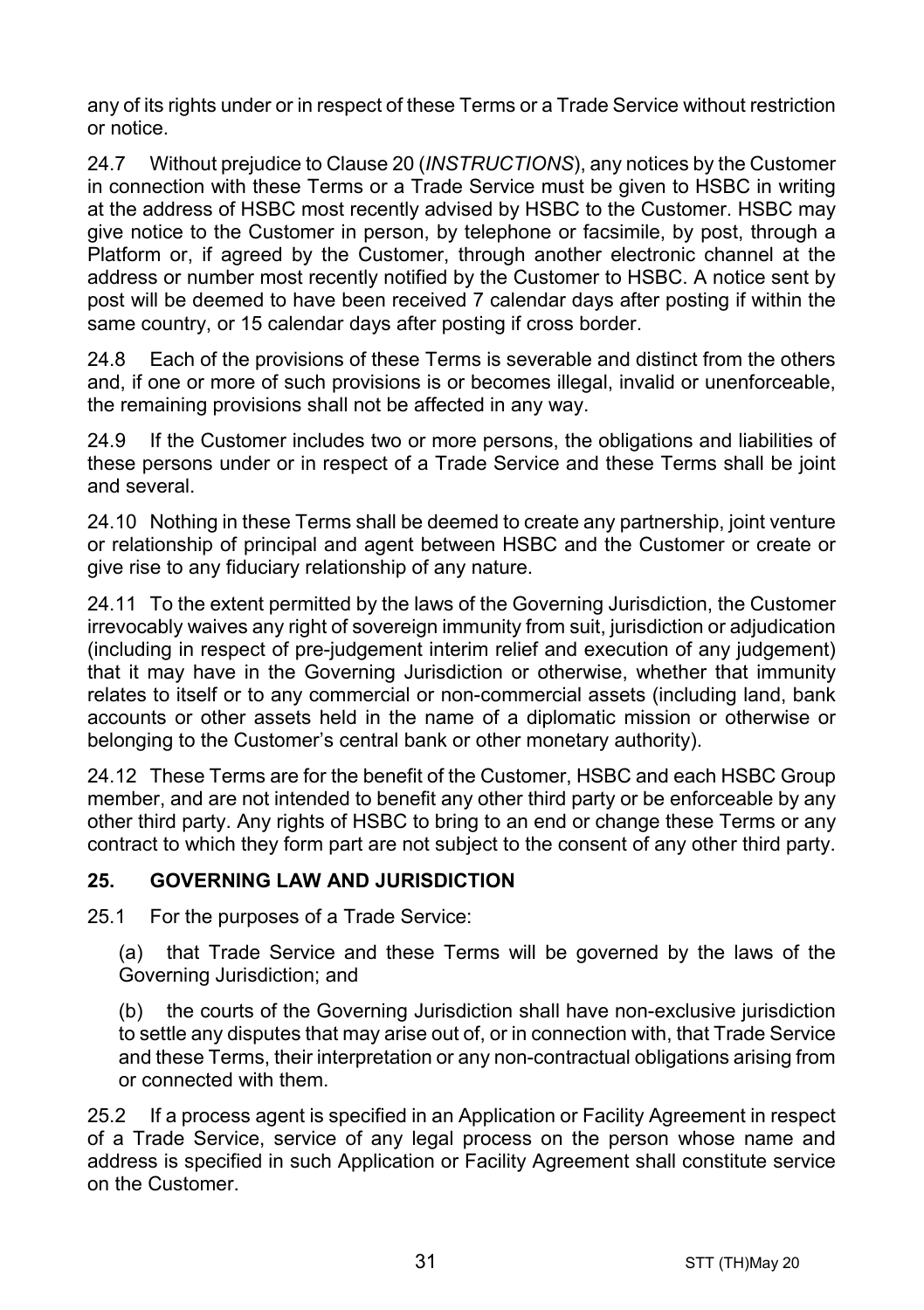25.3 If no process agent has been appointed by the Customer, upon request from HSBC the Customer will, within five Business Days, appoint a process agent (with an office in the Governing Jurisdiction) for service of all legal process relating to these Terms and the relevant Trade Service on the Customer and the Customer will notify the process agent's address to HSBC. If the Customer does not do this, HSBC may appoint a process agent on the Customer's behalf and at its expense and shall, as soon as practicable, notify the Customer of such appointment.

# **SECTION 7 – DEFINITIONS AND INTERPRETATION**

#### **26. DEFINITIONS AND INTERPRETATION**

#### 26.1 In these Terms:

**Application** means an application, instruction or request by the Customer for a Trade Service (whether for itself or for another person) using an application form, or pursuant to the terms of a Facility Agreement or made using a Platform.

**Authorities** includes any judicial, administrative, public or regulatory body (including any self-regulatory body), any government, any tax authority, any securities or futures exchange, any court, any central bank or law enforcement body, or any of their agents, with jurisdiction (direct or indirect) over any part of the HSBC Group at any time.

**Back-to-Back Documentary Credit** has the meaning given to it in Clause [3.14](#page-5-0) (*[DOCUMENTARY CREDITS](#page-3-0)*).

**Business Day** means, in respect of a Trade Service, a day on which banks are open for general business in the Governing Jurisdiction.

**Cash Collateral** has the meaning given to it in Clause [10](#page-13-2) (*[CASH COLLATERAL](#page-13-2)*).

**Claim** means any demand, request for payment or for acceptance and payment, claim, presentation or drawing made in respect of a Trade Service by a beneficiary, the Customer or any other person.

**Collection** means a collection transaction in respect of the handling of Documents where HSBC may act as either a remitting bank, collecting bank or presenting bank.

**Compliance Action** has the meaning given to it in Clause [19](#page-22-0) (*[COMPLIANCE WITH](#page-22-0)  [LAWS AND SANCTIONS](#page-22-0)*).

**Country Conditions** means HSBC's additional terms and conditions for the country in which the HSBC entity providing the relevant Trade Service is located.

**Customer** means the person who requests the relevant Trade Service and with whom HSBC contracts with respect to the provision of that Trade Service (and, without limitation, as may be specified in the relevant Application). If HSBC provides a Trade Service to a person that is not a customer of HSBC, references in these Terms to the "Customer" shall apply to that person even though that person is not a customer of HSBC.

**Customer Information** means any Personal Data, confidential information, and/or Tax Information (including accompanying statements, waivers and consents) of either the Customer, or a person or entity whose information (including any Personal Data or Tax Information) which the Customer provides, or which is provided on the Customer's behalf, to any HSBC Group member in connection with the provision of any Trade Service.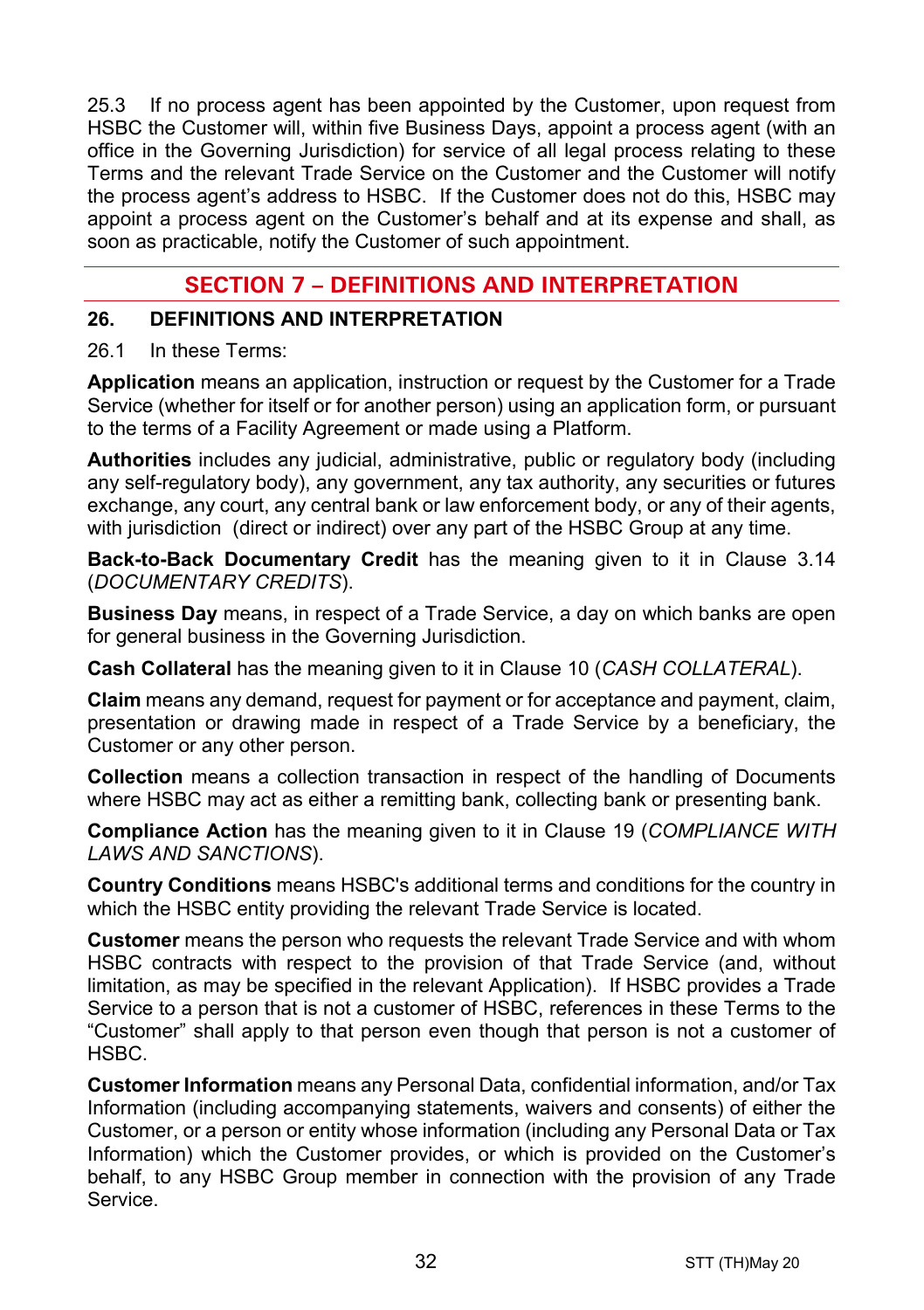#### **Customer Liabilities** means at any time:

(a) all liabilities of the Customer to HSBC or any HSBC Group member (including arising under or in connection with any Trade Service and these Terms) incurred in any currency and in any capacity and whether present or future, actual or contingent, direct or indirect, or incurred alone or jointly with any other person;

(b) interest on such liabilities (both before and after any demand or judgment) to the date on which HSBC or any such HSBC Group member receives payment, at the rates payable by the Customer or which would have been payable but for any circumstances which restricts payment;

(c) any costs and expenses incurred by HSBC or any HSBC Group member in making payment under or in respect of a Trade Service on behalf of the Customer (but without HSBC being under any obligation to do so) as a result of failure by the Customer to make such payment when due or demanded; and

(d) all costs and expenses (including legal fees on a full indemnity basis) of HSBC or any HSBC Group member in perfecting or enforcing its rights under or in respect of a Trade Service and these Terms.

**Documentary Credit** means a documentary credit or letter of credit or any commitment to issue a documentary credit or letter of credit (including any extension, renewal or amendment of the same).

**Documents** means any drafts, bills of exchange, promissory notes, cheques, documents of title, certificates, invoices, statements, transport documents, insurance policies, warehouse warrants, warehouse receipts or any other similar instruments relating to a Trade Transaction in respect of which HSBC has provided Trade Service(s) to the Customer.

**Electronic Means** has the meaning given to it in Clause [20 \(](#page-23-0)*[INSTRUCTIONS](#page-23-0)*).

**Exchange Rate** means HSBC's spot rate of exchange (or if HSBC does not have an available spot rate of exchange for the relevant currency, any other publicly available spot rate of exchange selected by HSBC) for the purchase of the required currency in the relevant foreign exchange market at the relevant time using the currency in which the relevant payment was paid (where any such spot rate of exchange shall be selected by HSBC acting reasonably in the circumstances).

**External Provider** means a person (other than HSBC) that makes any Platform available to HSBC and/or the Customer.

**External Terms and Conditions** means any agreement which is entered into between an External Provider and either HSBC or the Customer setting out the terms and conditions applicable to HSBC's or the Customer's use of a Platform.

**Facility Agreement** means a letter or agreement between the Customer and HSBC pursuant to which HSBC agrees to provide to the Customer a facility in respect of Trade Services.

**Finance** means discounting, negotiating, purchasing, prepaying, early paying or endorsing a Document (whether or not drawn under a Documentary Credit or Collection) or Documentary Credit and **Financed** and **Finances** shall be construed accordingly. For the avoidance of doubt, **Finance** does not include a Trade Finance Loan.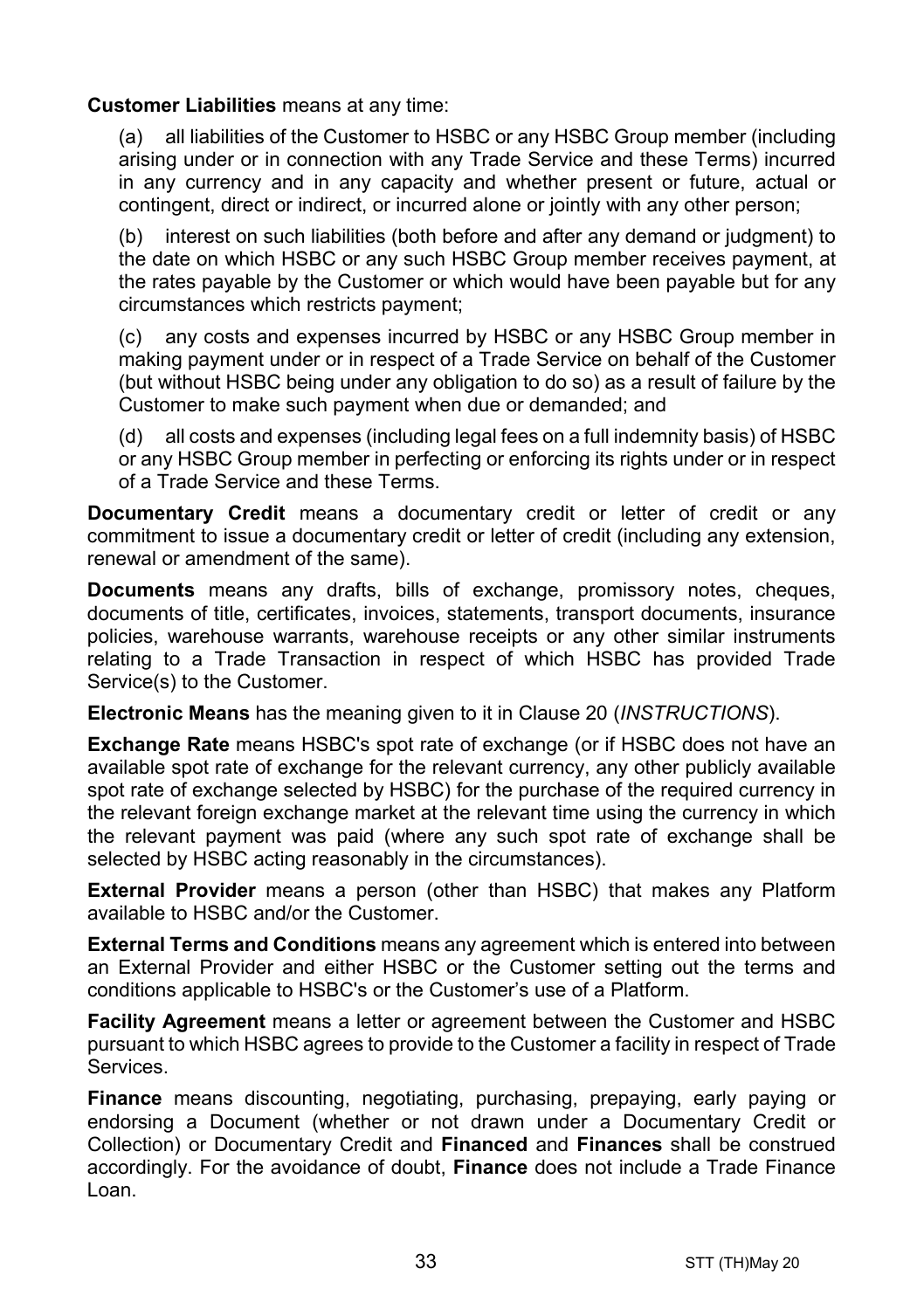**Goods** means the goods or products which are the subject of a Trade Transaction in respect of which HSBC has provided Trade Service(s) to the Customer.

**Governing Jurisdiction** means the jurisdiction in which the relevant HSBC entity providing the Trade Service is located or such other jurisdiction agreed in writing between the Customer and HSBC or specified in the relevant Country Conditions.

**HSBC** means the HSBC Group member (or, if applicable, the branch of such HSBC Group member) providing the relevant Trade Service, and its successors and assigns and, where the context permits, includes any person appointed by HSBC under Clause [23.1\(a\)](#page-28-0) (*[DISCLOSURE, CONFIDENTIALITY AND PRIVACY](#page-28-1)*).

**HSBC Group** means HSBC Holdings plc and its subsidiaries and affiliates from time to time.

**ICC** means the International Chamber of Commerce.

**Increased Costs** means a reduction in the rate of return from a Trade Service or on HSBC's overall capital, an additional or increased cost or a reduction of any amount due and payable under these Terms or in respect of a Trade Service, which is incurred or suffered by HSBC to the extent that it is attributable to HSBC performing its obligations under these Terms or a Trade Service.

**Indemnified Party** has the meaning given to it in Claus[e 9](#page-13-0) (*[REIMBURSEMENT AND](#page-13-0)  [INDEMNITY](#page-13-0)*).

**Instruction** has the meaning given to it in Clause [20](#page-23-0) (*[INSTRUCTIONS](#page-23-0)*).

**Instrument** means any SBLC, demand guarantee (including an avalisation, coacceptance or acceptance of a Document), bond, counter-guarantee, counter-SBLC, or similar independent payment obligation (including any extension, renewal or amendment of the same).

**Losses** has the meaning given to it in Clause [9](#page-13-0) (*[REIMBURSEMENT AND](#page-13-0)  [INDEMNITY](#page-13-0)*).

**Master Documentary Credit** has the meaning given to it in Clause [3.14](#page-5-0) (*[DOCUMENTARY CREDITS](#page-3-0)*).

**Personal Data** means any information relating to an individual from which such individual can be identified, including sensitive personal data, name(s), residential address(es), contact information, age, date of birth, place of birth, nationality, citizenship, personal and marital status.

**Platform** means any electronic platform (a) used by HSBC, the Customer or any other person for giving or receiving any Instruction, Claim or other communication in relation to any Trade Service, and/or (b) used by HSBC or any other person for issuing or providing any Trade Service, and shall include HSBCnet.

**Recourse Event** means in respect of a Trade Service:

(a) any misrepresentation, alleged or actual fraud, illegality or unauthorised act of the Customer and/or any other party to the Trade Transaction;

(b) any alleged or actual invalidity, non-compliance or unenforceability of the Documentary Credit, SBLC, Document(s) or Trade Transaction (as applicable); or

(c) any injunction, court order, law, regulation or Sanctions which restrict any payment (whether to or from HSBC and/or not subsequently discharged).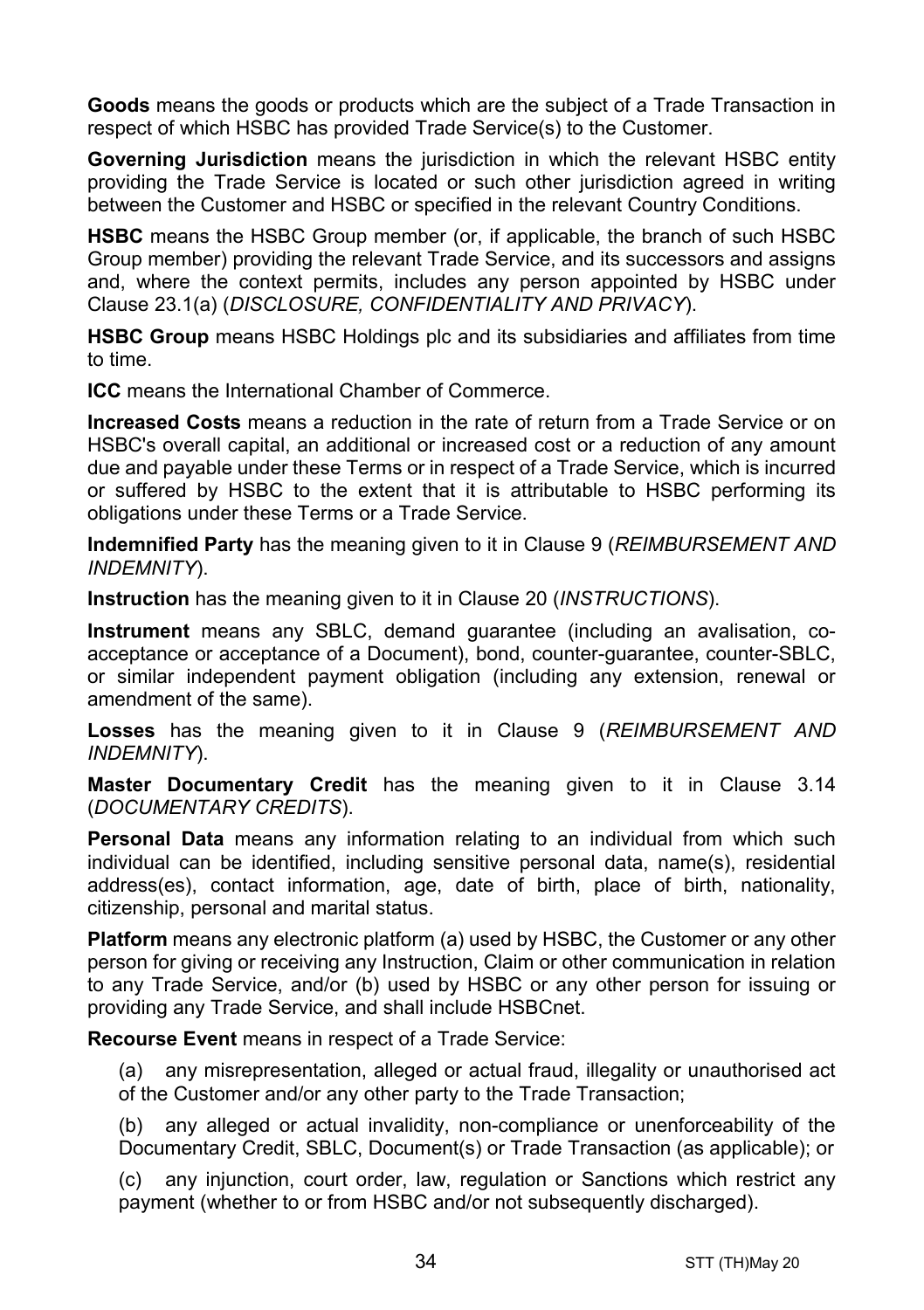**SBDC** means a standby documentary credit.

**SBLC** means a standby letter of credit (which includes an SBDC).

**Sanction** has the meaning given to it in Clause [19](#page-22-0) (*[COMPLIANCE WITH LAWS AND](#page-22-0)  [SANCTIONS](#page-22-0)*).

**Security Agreement** means any document creating security or quasi-security over any of the Customer's rights and/or assets in support of any obligations which the Customer may have to any HSBC Group member from time to time.

**Tariff Book** means, if applicable in the relevant jurisdiction, HSBC's tariff book setting out HSBC's fees, commissions, interest rates and other rates for Trade Services as is available upon request by the Customer and/or can be accessed online.

**Tax** includes goods and services tax, value added tax, sales tax, stamp duty or any tax, levy, impost, deduction, charge, rate, duty, compulsory loan or withholding which is levied or imposed by a government agency, and any related interest, penalty, charge, fee or other amount (but does not include tax on the overall net income of HSBC).

**Tax Information** means any documentation or information (and accompanying statements, waivers and consents) relating, directly or indirectly, to the Customer's tax status and the tax status of any owner, "controlling person", "substantial owner" or beneficial owner of the Customer.

**Trade Finance Loan** means a loan, advance, credit or other financial accommodation provided by HSBC to the Customer in respect of a Trade Transaction.

**Trade Service** includes:

(a) the issue of a Documentary Credit and instructing any advising bank, nominated bank or confirming bank in relation to such Documentary Credit;

(b) acting as the advising bank, nominated bank or confirming bank (on a disclosed or undisclosed basis) in relation to a Documentary Credit;

(c) the issue of an Instrument and/or instructing any correspondent bank in relation to, and issuing an counter-guarantee, counter-SBLC or indemnity in respect of, an Instrument;

(d) acting as the advising bank, confirming bank or correspondent bank in relation to an Instrument;

(e) the handling of a Documentary Credit, Instrument or Document;

- (f) Collections;
- (g) the provision of any Finance;
- (h) the provision of a Trade Finance Loan;

(i) the issue of a letter of indemnity or shipping guarantee and/or the signing, endorsement or release of any Transport Document;

- (j) the release of Documents;
- (k) any other service or product relating to a Trade Transaction provided,

by HSBC to, at the request of, or in respect of the Customer.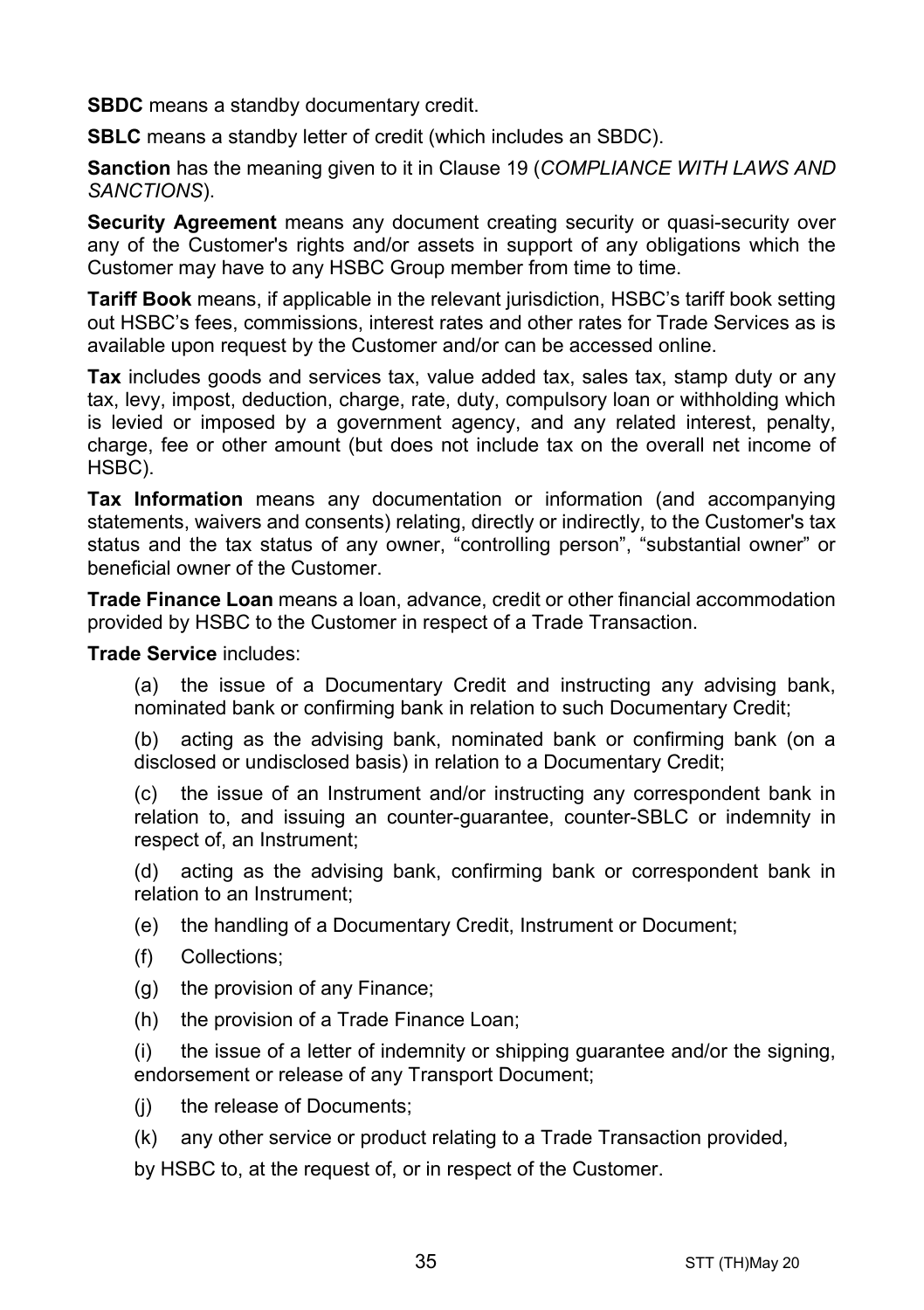**Trade Transaction** means a transaction involving the sale or purchase by the Customer of goods or services from/to a third party, and includes any contract(s) on which such transaction may be based.

**Transport Documents** has the meaning given to it in Clause [8](#page-12-0) (*[APPLICATIONS FOR](#page-12-0)  [RELEASE OF GOODS, SHIPPING GUARANTEES AND](#page-12-0) LETTERS OF INDEMNITY*).

**USD** means the lawful currency of the United States of America.

26.2 Unless contrary indication appears, any reference in these Terms to:

an **Application** or **Trade Service** (and any reference in an Application to a **Trade Service**) includes (where applicable) the contract created between the Customer and HSBC by HSBC accepting that Application by providing or undertaking that Trade Service;

(a) the **Customer**, **HSBC** or any other person shall be construed so as to include its successors in title, permitted assigns and permitted transferees to, or of, its rights and/or obligations under these Terms, an Application, a Facility Agreement or Country Conditions;

(b) **include** or **including** means include or including "without limitation";

(c) HSBC making a determination or decision or undertaking an action means that HSBC is making or undertaking, and is permitted to make or undertake, such determination, decision or action in its sole discretion or opinion without reference to, or consent from, the Customer or any other person;

(d) an authorisation or confirmation by, or instruction from, the Customer means that such authorisation, confirmation or instruction is irrevocable unless waived by HSBC;

(e) a **person** includes any individual, firm, company, corporation, government, state or agency of a state or any association, trust, joint venture, consortium, partnership or other entity (whether or not having separate legal personality);

(f) a **regulation** includes any regulation, rule, official directive, request or guideline (whether or not having the force of law) of any governmental, intergovernmental or supranational body, agency, department or of any regulatory, self-regulatory or other authority or organisation;

(g) these **Terms** include the Country Conditions;

(h) these **Terms** or any other agreement or instrument is a reference to these Terms or, as the case may be, other agreement or instrument as amended, supplemented, novated and/or replaced from time to time;

- (i) the singular shall include the plural and vice versa; and
- (j) section and clause headings are for ease of reference only.

In addition to these Terms being incorporated into each Application, these Terms may also be incorporated by HSBC into a Facility Agreement or any other document or agreement.